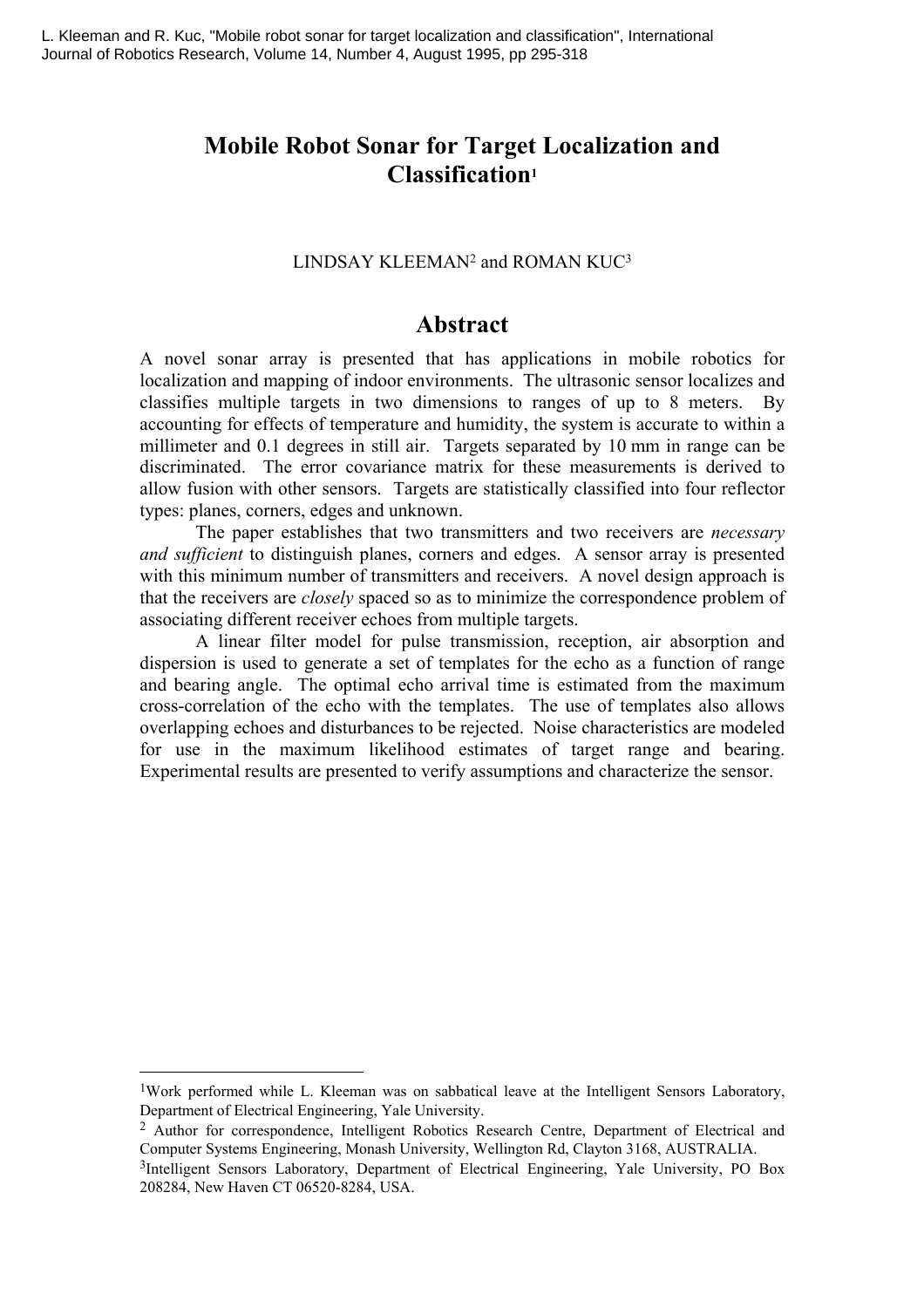## **1. Introduction**

Ultrasonic sensors provide a cheap and reliable means for robot localization and environmental sensing when the physical principles and limitations of their operation are well understood. This paper presents models and approaches that allow sensors composed of multiple transmitters and receivers to be exploited in a systematic, robust and accurate manner. A sensor design is presented that approaches the fundamental physical limitations of sonar in terms of accuracy and discrimination. The performance is limited only by the physical properties of air, the reflectors and noise.

The objective of our research is to investigate the optimal deployment of ultrasonic transducers and the associated signal processing for indoor robotics applications. We concentrate on environments composed of specular surfaces, such as smooth walls, bookcases, desks and chairs, that reflect acoustic energy analogous to a mirror reflecting light. Rough surfaces can be treated with other techniques (Bozma and Kuc 1991). The applications of primary interest are robot localization from sensing known environmental features, such as wall and corner positions (Leonard and Durrant-Whyte 1991, Nagashima and Yuta 1992, Manyika and Durrant-Whyte 1993), and conversely, mapping of unknown environments for later use for localization and navigation (Bozma and Kuc 1991a, Iijima and Yuta 1992, Bozma and Kuc 1991, Elfes 1987, Crowley 1985, Moravec and Elfes 1985). Obstacle avoidance (Kuc 1990, Borenstein and Koren 1988) is another application of the sensor.

A classification standard for indoor target types emerging is that of planes, corners and edges (Bozma and Kuc 1991a, Barshan and Kuc 1990, Peremans *et al* 1993, Sabatini 1992, Leonard and Durrant-Whyte 1991, McKerrow 1993). The sensor approach presented here is novel in the sense that it classifies *all* three target types with the *one* stationary sensor, simultaneously in some cases, with high accuracy and discrimination. Our approach has higher speed and accuracy, particularly in bearing, compared to single transducer systems that rely on multiple displaced readings and wheel odometery for target classification (Bozma and Kuc 1991, McKerrow 1993, Leonard and Durrant-Whyte 1991). Sonar sensors have been reported previously that can classify two of the three target types -- Barshan and Kuc (1990) discriminate planes and corners based on pulse amplitude measurements; and Peremans *et al* (1993) uses time of flight (**TOF)** to classify planes and edges and employs sensor movement to distinguish corners and planes. Three dimensional sonar target classification based on pulse amplitude measurements is proposed in (Hong and Kleeman 1992), where statistical tests are derived for classifying planes and concave corners of two and three intersecting orthogonal planes. Other sonar array sensors that report range and bearing to targets have been reported (Munro *et al* 1989, Yang *et al* 1992, Suoranta 1992, Manyika and Durrant-Whyte 1993) and proposed (Sabatini 1992).

This paper is organized as follows: Section 2 establishes that a minimum of two transmitters and two receivers are required to classify planes, corners and edges without sensor movement. The physical separation of the receivers is considered in Section 3 in relation to the important problem of establishing correspondence between multiple echoes on two receivers. A solution is proposed that does not require additional transducers over the minimum for classification of planes, corners and edges. In Section 4 we consider the design of a sensor module called a *vector sensor* that can measure both range and bearing to an ultrasonic target. In Section 5, the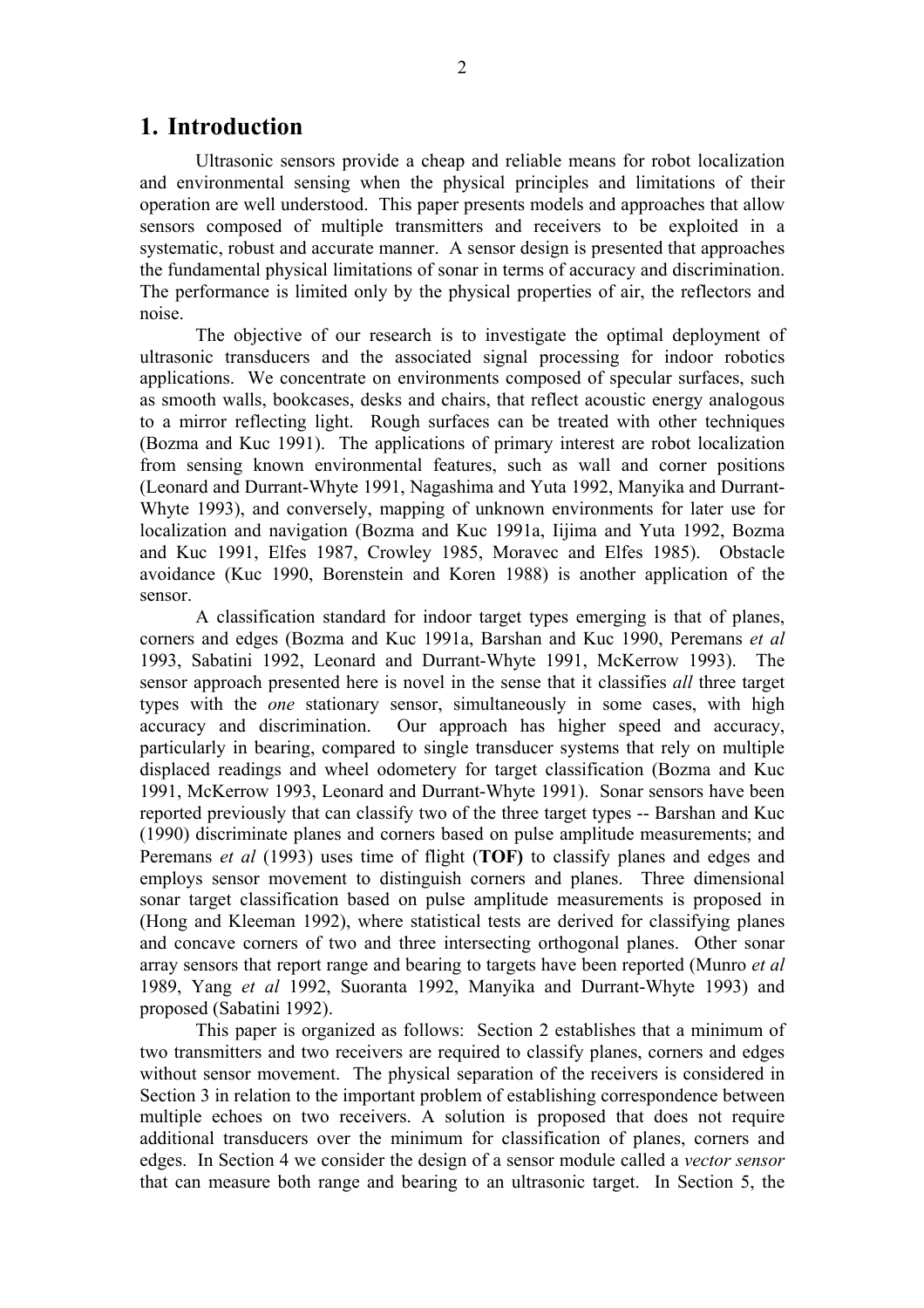vector sensor module is included as a component of a minimal transducer arrangement for classifying planes, corners and edges. The interaction of the sensor to the three target types is derived and used to establish a statistical test for classifying targets. In Section 6 pulse shape is modeled as a function of range, transmitter and receiver angles, and air characteristics. These results allow the optimal estimation of distance of flight **(DOF)** as described in Section 7 where error models are developed based on experiments. Strategies for handling overlapping echoes and noise disturbances are discussed in Section 8 and experimental results are presented in Section 9 to verify the performance of the sensor. Conclusions and future extensions are given in the final section of the paper.

Throughout the paper, the terms *transducer*, *transmitter* and *receiver* refer to individual ultrasonic *devices*, while *sensor* refers to a combination of transducers and intelligence required to actively sense the environment.

## **2. Minimum Sensor Requirements**

In this section, the minimum requirements of an array of transducers are established in order to identify commonly occurring primitive reflector types in an indoor environment. The reflector types agreed upon in the literature (Barshan and Kuc 1990, Peremans *et al* 1993, Sabatini 1992, Leonard and Durrant-Whyte 1991, McKerrow 1993) and considered in this paper are *planes*, *corners* and *edges*. A plane reflector is assumed to be smooth and reflect ultrasound specularly. The corner is assumed to be a concave right angle intersection of two planes. An edge represents physical objects such as convex corners and high curvature surfaces, where the point of reflection is approximately independent of the transmitter and receiver positions. These reflector types are considered in two dimensions in this paper. For a mobile robot, vertical planes, corners and edges are of interest. Since the robot is assumed to move in a horizontal plane, the vertical coordinates of environmental features do not provide essential information for localization and map building for localization. The work presented here can be extended to three dimensional targets, if required, by including a second sensor that is rotated by  $90^\circ$ .

 Although transmitters and receivers are considered separately, they may be combined into one physical transducer. We use the construct of virtual images borrowed from an optical context. The virtual image of a transducer in a plane is obtained by reflecting the true position of the transducer about the plane. The virtual image of a transducer in a corner is obtained by reflecting about one plane and then the other which results in a reflection about the line of intersection of the planes.

First, we establish that *one transmitter* and any number of receivers are *insufficient* to distinguish corners from planes in any orientation. Any receiver in a transducer array will see the virtual image of the transmitter sensor reflected in the plane or corner. The sensing problem is entirely equivalent to replacing the reflector and transmitter by a transmitter placed at the position of the virtual image transmitter. No matter how many receivers are present, the corner and plane are indistinguishable in terms of distance of flight when only one transmitter is employed, as illustrated in Figure 1(a). Note however that the virtual image orientation of the transmitter is reversed between the plane and the corner. With this orientation of plane, it is conceivable to distinguish planes from corners using the amplitude of the received pulse, since the amplitude is a function of the absolute value of angles of transmission and reception (Barshan and Kuc 1990). However, the two virtual images are identical in orientation when the plane is aligned with the transmitter as shown in Figure 1(b).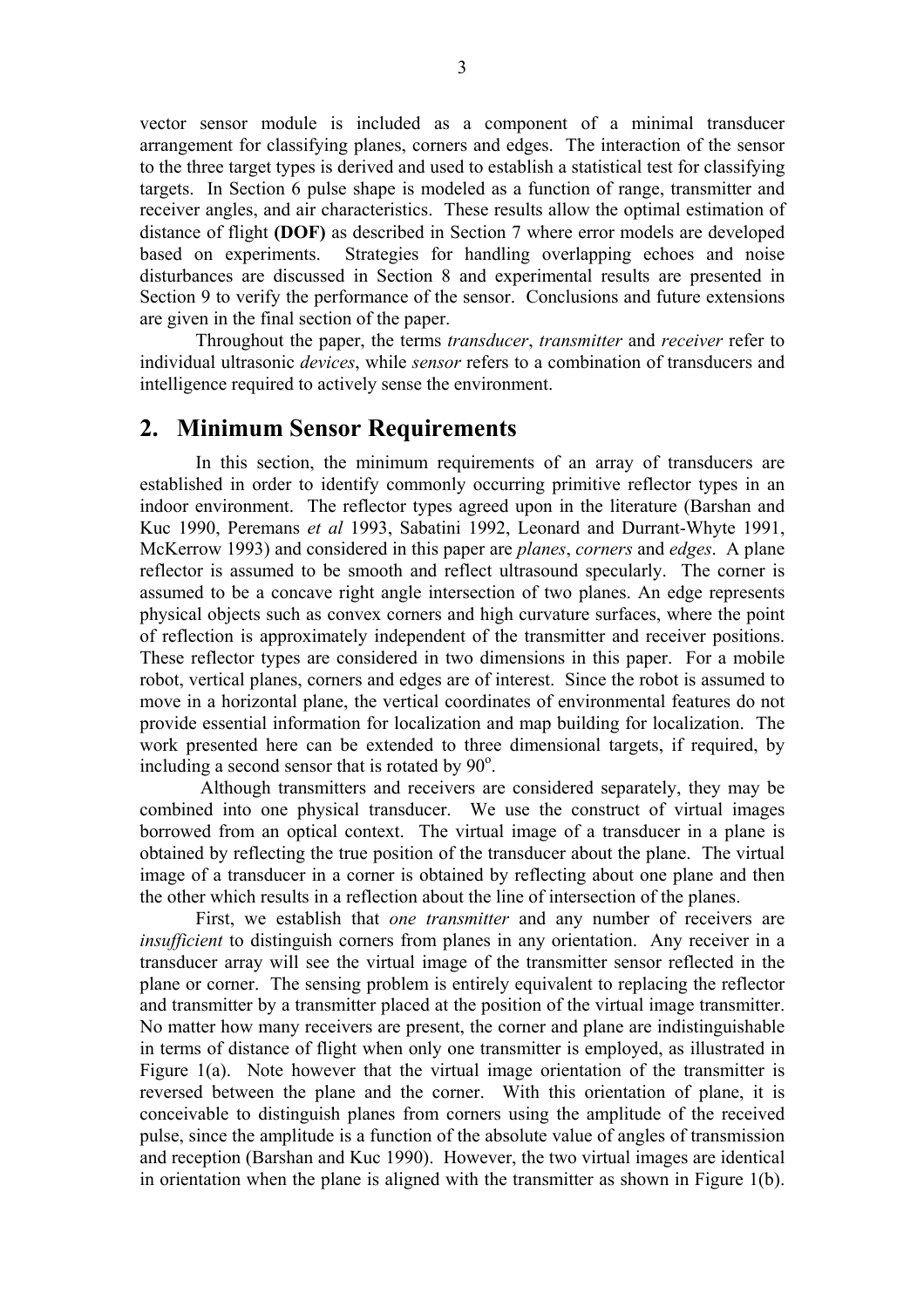Therefore in general, planes and corners are not distinguishable with just one transmitter.



**Figure 1 Indistinguishability of planes and corners using DOF. (a) Plane not aligned with Transmitter (T) - virtual images observed at Receiver (R) are indistinguishable with DOF but distinguishable with amplitude of echo pulse. (b) Plane aligned with Transmitter - virtual images indistinguishable between plane and corner.** 

Can any number of transmitters and *one* receiver distinguish planes from corners? The construction in Figure 2 shows the virtual image, *Rplane*, of a receiver in an arbitrarily positioned plane. If the vertex of a corner is positioned at the intersection between the line joining the receiver to its image and the plane, then the receiver sees the same DOF for both transmitters. Moreover, for planes aligned with the receiver, the virtual images in the plane and corner coincide exactly in orientation. This case renders the corner and the plane indistinguishable, even with pulse amplitude measurements. Therefore, for the general case of any orientation, at least two transmitters and two receivers are required for differentiation of planes and corners.



**Figure 2 - Virtual images of a receiver in a plane and corner for n transmitters.** 

As will be seen below, the configuration of two transmitters and two receivers is *sufficient* to discriminate planes, corners and edges, and hence the important result follows: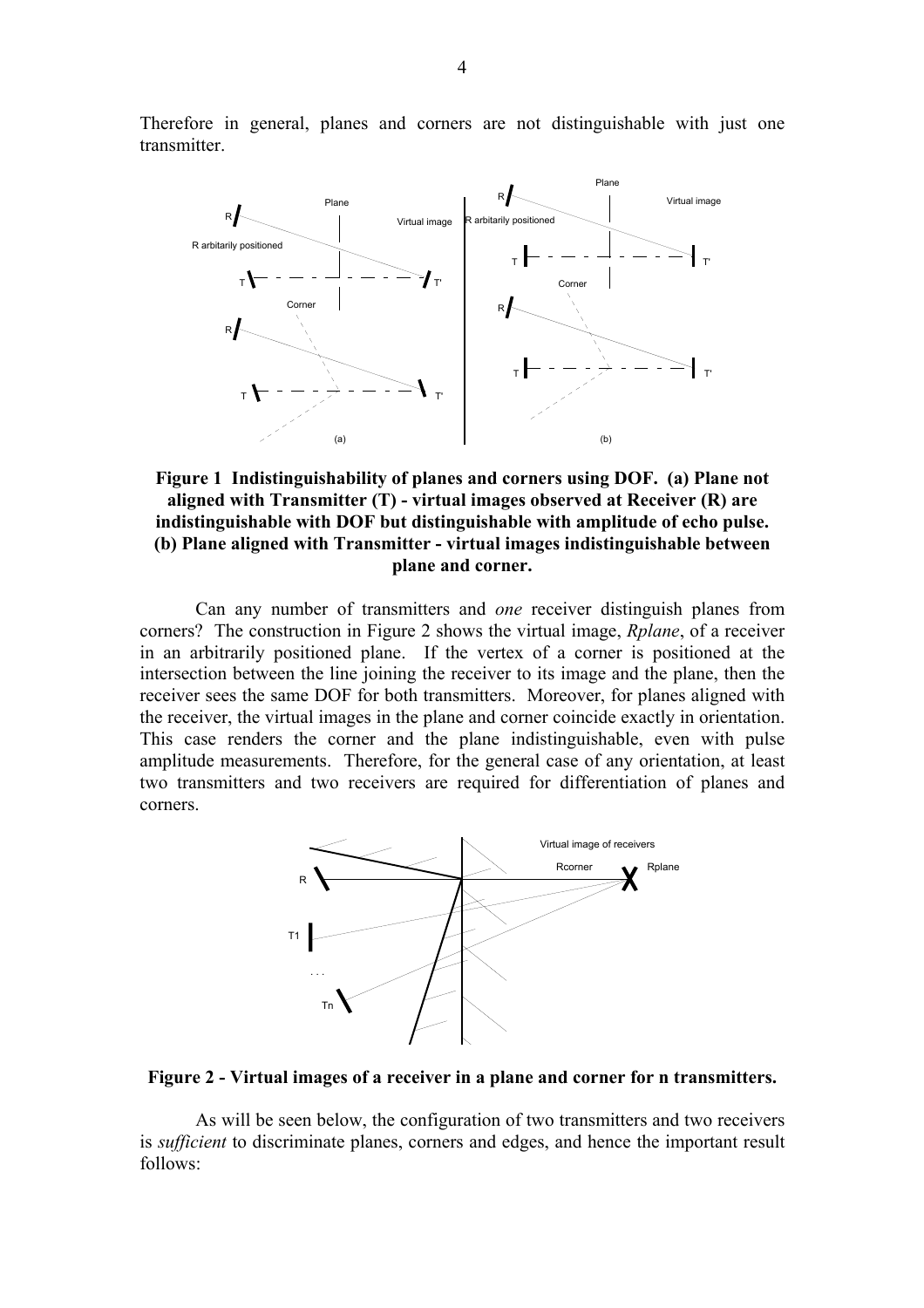*Two transmitters and two receivers are necessary and sufficient for discriminating planes, corners and edges in two dimensions.* 

Designs of sensors have been published (Peremans *et al* 1993, Sabatini 1992) with one transmitter and three receivers, that can discriminate planes from edges and corners from edges, but require movement of the sensor to discriminate planes from corners. The sensor movement is equivalent to placing another transmitter at the new location. The use of *three* receivers provides redundancy that can be exploited in an attempt to solve the correspondence problem, described in the next section.

# **3. The Correspondence Problem and Receiver Separation**

In an ideal environment containing only one reflector, each echo is directly attributed to the reflector. In practice many reflectors are present and multiple echoes are observed on each receiver channel. The *correspondence problem* is how to associate echoes on different receivers with each other and ultimately to physical reflectors. The more general association problem of mapping multiple observations to multiple physical sources occurs in many areas of robotics and computer vision.

When an incorrect association is made between incoming echoes on different receivers, gross errors can occur. For example a reflector's bearing can be incorrectly reported by a large margin, producing phantom targets unrelated to physical objects. The effect on robot navigation and mapping depends on the robustness of higher level interpretation of sensor readings.

Four equally spaced receivers R1, R2, R3 and R4 are shown in Figure 3. An echo is received on R1 and we wish to find the corresponding echoes on R2, R3 and R4 for the same wave front. For a given angular beam width of the receivers, the extremes of arrival directions are represented by the dashed and dotted wave fronts in Figure 3. These arrival directions define the search time intervals on receiver channels R2, R3 and R4 about the arrival time of the echo on R1. The ends of the search time intervals are shown with dotted and dashed pulse outlines. Note that the search interval spreads in proportion to the separation between R1 and the other receiver, and thus increasing the chance of incorrect associations. For widely-spaced receivers, occlusion problems can result in the absence of an echo on the other receiver and no association is then possible.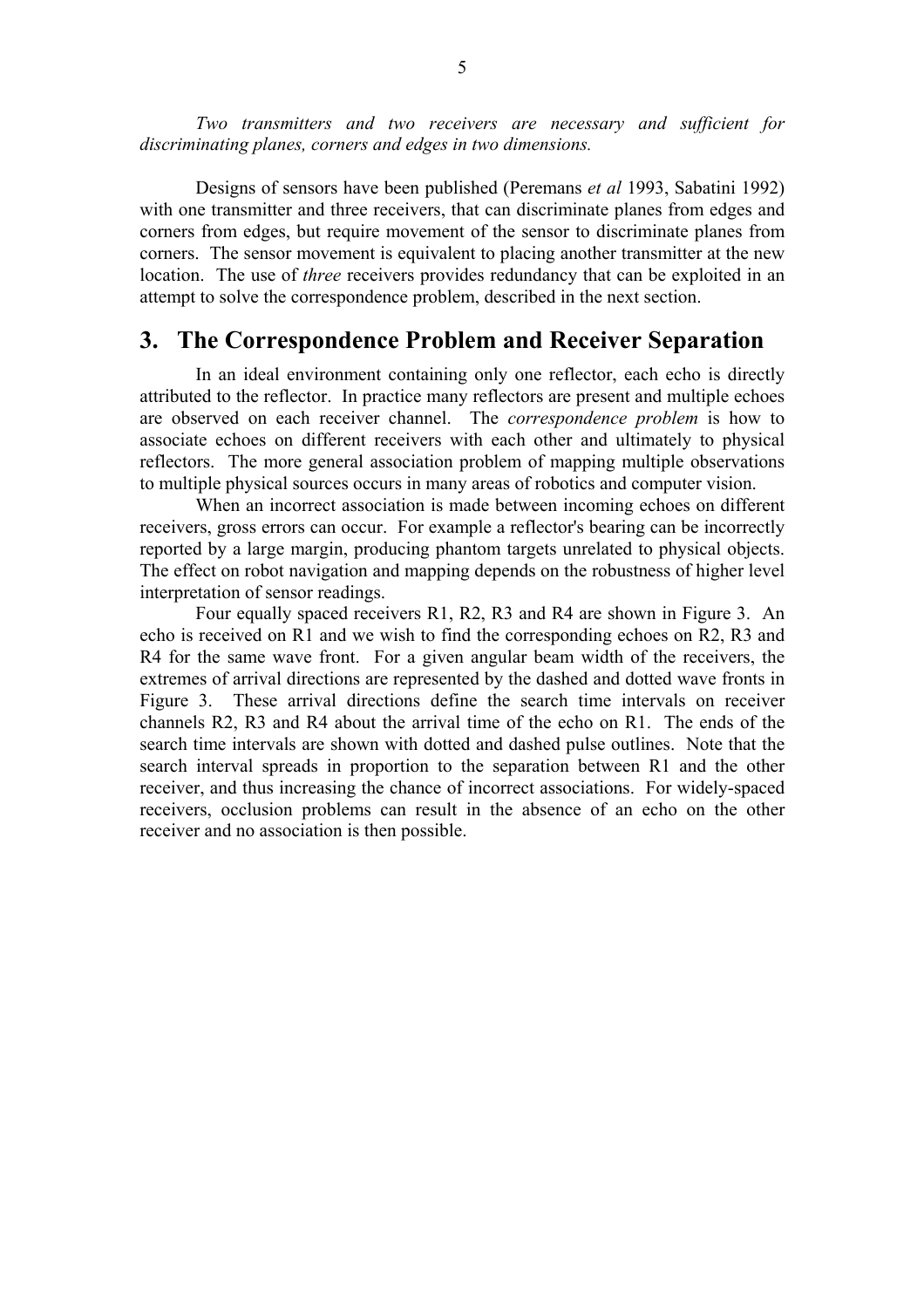

**Figure 3 - Illustration of the association problem with varying receiver spacing.** 

Consider the transmitter and receiver, T/R1, and receiver, R2, spaced *d* apart as in Figure 4. Initially, suppose for the sake of simplicity that transmitters and receivers can span the full  $180^\circ$  beam width. For an echo TOF on receiver R2 of  $t_0$ and speed of sound of *c*, an echo on R1 in the TOF interval  $[t_0-d/c, t_0+d/c]$  is possible for a reflector in front of the transmitter (the extreme reflector positions lie above and below R1 on the line through R1 and R2). This range of TOFs then needs to be searched for a corresponding echo on receiver R1. Any *other* reflector that lies in between the circles defined by TOFs of  $t_0$ -d/c and  $t_0$ +d/c can generate an additional echo that causes a correspondence problem. The area of this *region of ambiguity* is  $\frac{\pi}{2}ct_0d$  and is a measure of sensor susceptibility to correspondence errors. In the more general case of a beam width of  $2\alpha$  and with  $ct_0$  $>$ d we need to search arrival times on R1 in the range  $[t_0$ -dsin $\alpha/c$ ,  $t_0$ +dsin $\alpha/c$ ] and the area of the region of ambiguity is approximately α*c t0d sin*α. Reflectors must therefore be separated in range by at least  $\frac{d}{2}$  sin  $\alpha$  to avoid correspondence problems. The sensor presented later in this paper has d=35mm and  $\alpha$ =30, requiring a reflector range separation of approximately 9 mm.

The approach taken in this paper is to attempt to minimize correspondence errors at the earliest possible stage in processing - at the sensor level. This is achieved by reducing the minimum reflector separation or the area of the region of ambiguity by reducing the receiver separation, *d.*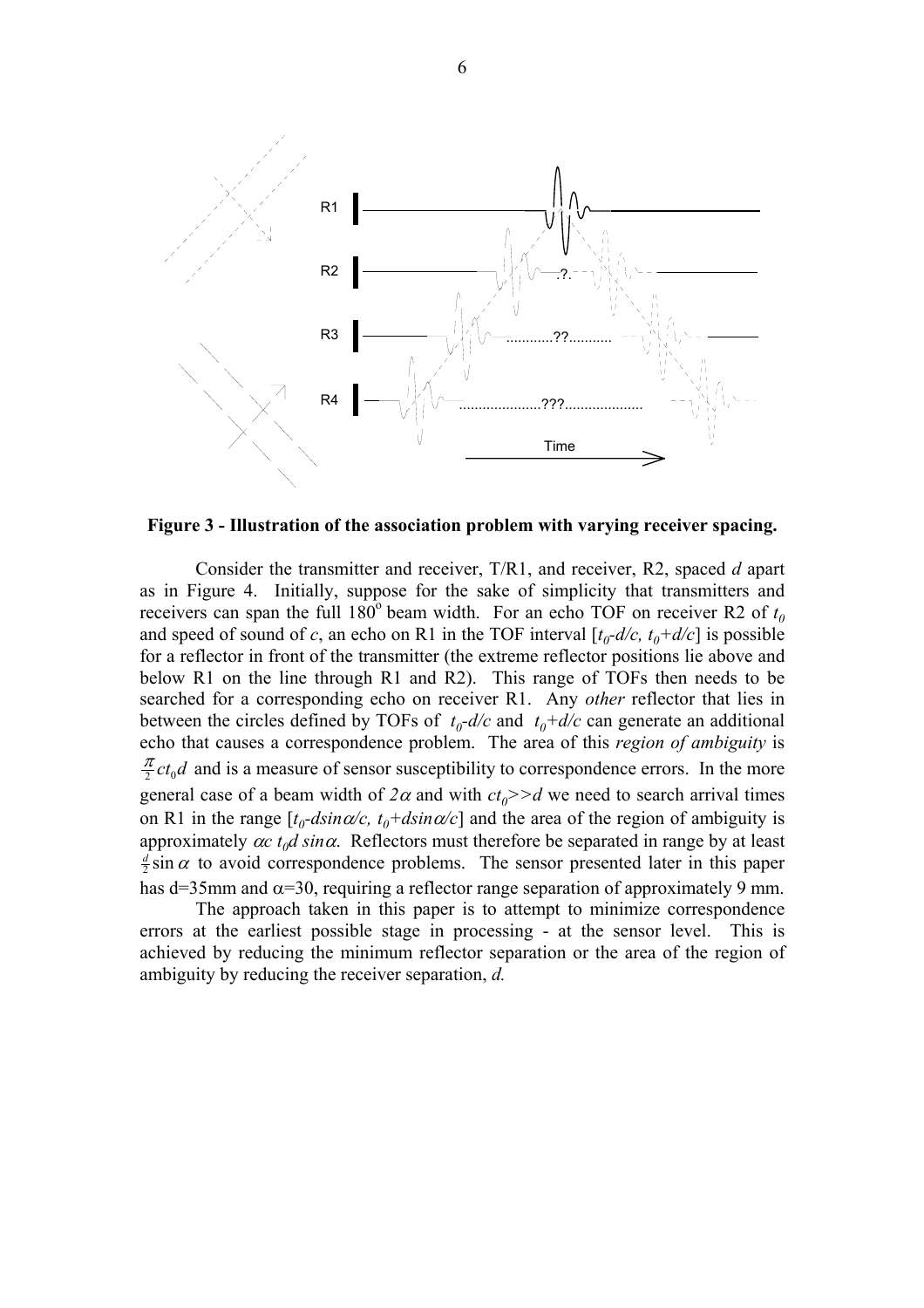

### **Figure 4 - Region of ambiguity - reflectors in this region cause a correspondence problem.**

A possible disadvantage of small receiver separation is that less accurate bearing information may be extracted from arrival times in the presence of noise. With the sensor design described later in the paper, high accuracy in bearing angle has been achieved despite the receivers being spaced as close as the transducers physically allow.

Due to our closely-spaced receivers, correspondence problems are rare and are handled by simply discarding the measurements that have a correspondence ambiguity. Other approaches are to use information such as echo power and shape to resolve ambiguity. Redundant receivers can be employed also, such as in three receiver systems (Peremans *et al* 1993). However, the presence of noise in the received signals or certain geometric arrangements may still cause unreliable correspondences.

## **4. Vector Sensor**

In this section we show how *two* receivers can be combined to form a *vector sensor* which measures bearing to a target in addition to the range available from one receiver. The vector sensor will be used later as a useful building block in a sensor. Just one transducer and the echo pulse amplitude can be employed to extract the absolute value of the angle of arrival as described in (Barshan and Kuc 1990, Hong and Kleeman 1992, Sabatini 1992). However, we require the sign of the arrival angle for a complete sensor system. Moreover, the use of amplitude measurements as a means of bearing estimation is avoided in this paper due the requirement to detect edges and cylinders whose reflected echo amplitude depends on the geometric properties of the target, such as surface curvature.

In a two dimensional plane, the angle of reception of an echo can be found from the arrival times of two receivers. For plane wave fronts as shown in Figure 5, the angle to the normal of the receivers,  $\theta$ , is given by

$$
\theta = \sin^{-1}\left(\frac{ct_{diff}}{d}\right) \tag{1}
$$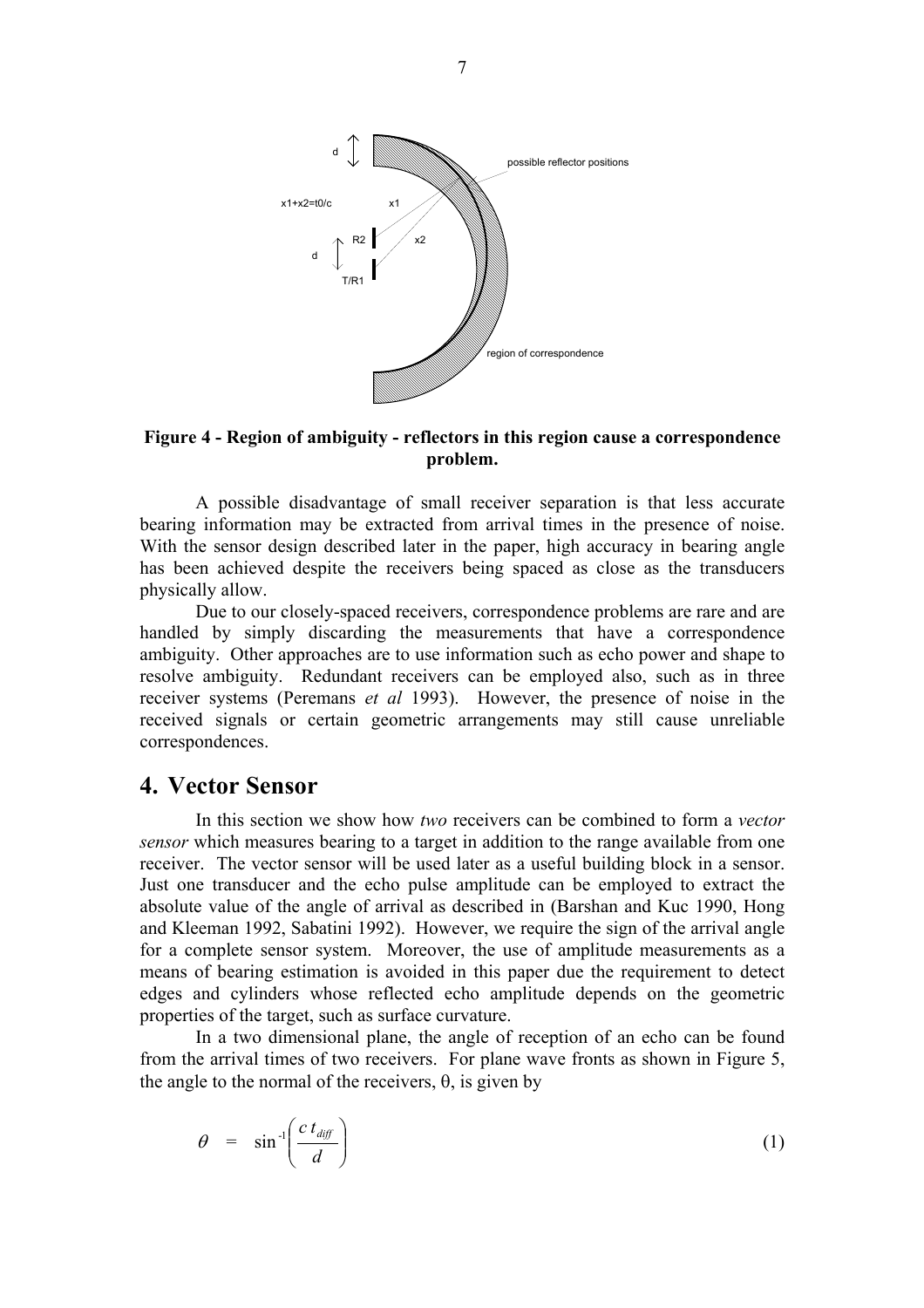where  $t_{diff}$  is the difference in arrival times,  $c$  is speed of sound and  $d$  is the receiver separation.



**Figure 5 - Plane wave arrival at two receivers.** 

In practice, a plane wave front is an approximation for a spherical wave front emerging from a point source. The point source may be attributed to a reflector with high curvature such as an edge or cylinder and consequently acts as a point source at the range of the reflector. Alternatively, the point source can arise due to the virtual image of a transmitter reflected in a plane or corner and acts as a point source with twice the range as the reflector. Both these cases are modeled as the point source P in Figure 6, where  $r_1$  and  $r_2$  are the distances from P to the receivers R1 and R2. For planes and corners  $r_1$  and  $r_2$  are directly available from the DOFs from the transmitter to receivers. In the case of an edge reflector,  $r<sub>1</sub>$  is half the DOF for a transmitter at the same position<sup>4</sup> as R1 and  $r_1-r_2$  is the difference in DOFs.



**Figure 6 - Point source geometry for two receivers.**

From the cosine rule on triangle APB:

 $\overline{a}$ 

<span id="page-7-0"></span><sup>&</sup>lt;sup>4</sup> With an edge reflector and a transmitter at different position to R1,  $r_1$  and  $r_2$  can be still expressed as function of DOFs and the transmitter position.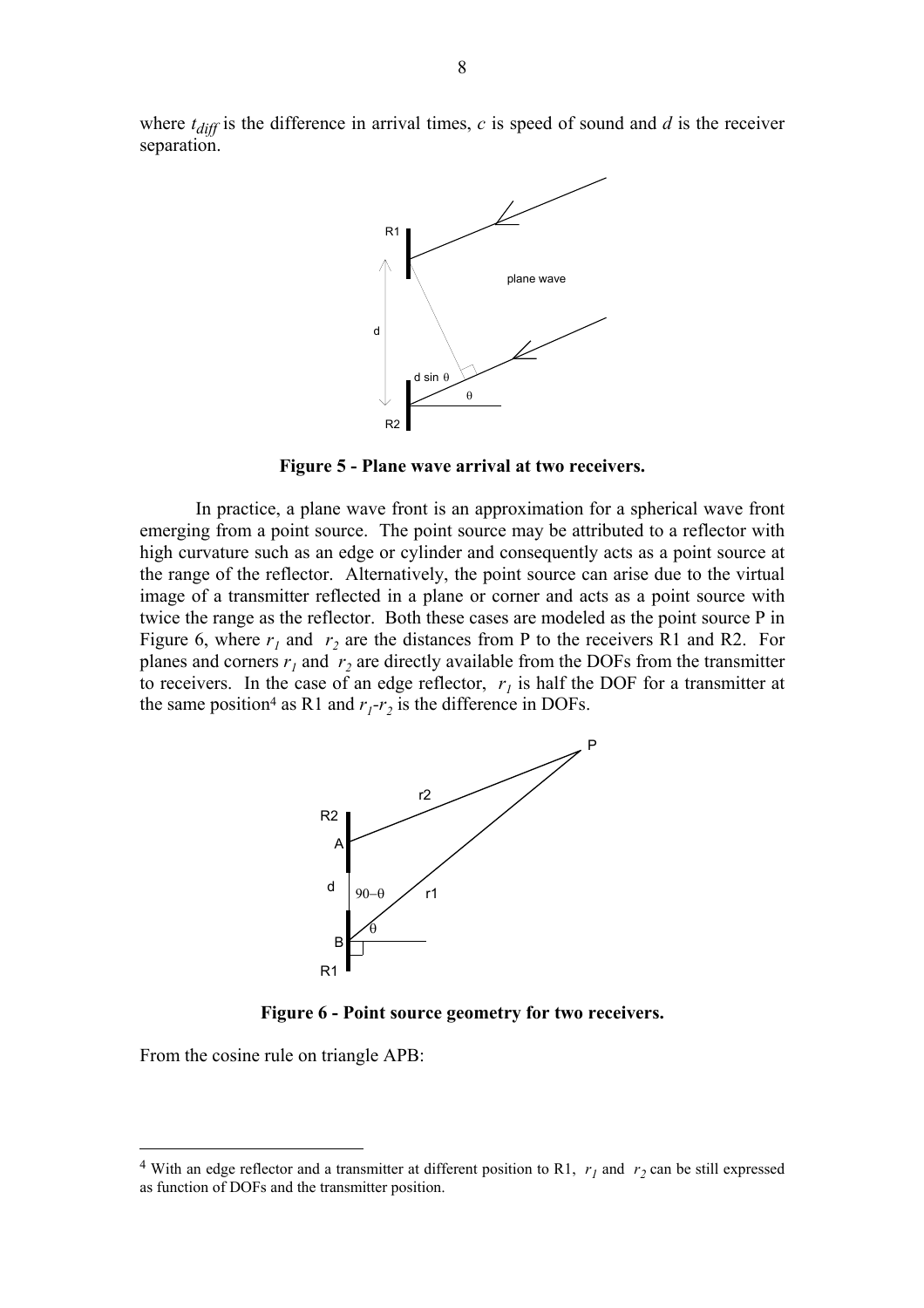$$
r_2^2 = d^2 + r_1^2 - 2d r_1 \cos(90 - \theta)
$$
 (2)

and hence

$$
\theta = \sin^{-1}\left(\frac{d^2 + r_1^2 - r_2^2}{2dr_1}\right) \tag{3}
$$

A three dimensional vector sensor can be constructed by extending the two dimensional structure as shown in Figure 7.



**Figure 7 - Three dimensional vector sensor configuration.** 

### **4.1. Bearing Estimate Errors**

In this section we relate the standard deviation of the difference in DOF of two receivers to the bearing estimate error. This result is useful for providing bearing error estimates from experimental data. The bearing estimate of the vector sensor is based on equation (3). The angle  $\theta$  can be rewritten as a function of  $r_1$  and the difference in DOF  $\Delta r = r_1 - r_2$ . The partial differentiations of equation (3) with respect to each variable gives

$$
\frac{\partial \theta}{\partial \Delta r} = \frac{r_1 - \Delta r}{r_1 d \cos \theta} \tag{4}
$$

and

$$
\frac{\partial \theta}{\partial r_1} = \frac{\Delta r^2 - d^2}{2r_1^2 d \cos \theta} \tag{5}
$$

We can now determine the standard deviation of our bearing estimate,  $\sigma_{\theta}$ 

$$
\sigma_{\theta} = \frac{\partial \theta}{\partial \Delta r} \sigma_{\Delta r} + \frac{\partial \theta}{\partial r_1} \sigma_{r_1} = \frac{r_1 - \Delta r}{r_1 d \cos \theta} \sigma_{\Delta r} + \frac{\Delta r^2 - d^2}{2r_1^2 d \cos \theta} \sigma_{r_1}
$$
(6)

For targets in the transducer beam width  $\Delta r \ll d \ll 2r_1$ , equation (6) can be approximated by

$$
\sigma_{\theta} \approx \frac{1}{d\cos\theta} \sigma_{\Delta r} - \frac{d}{2r_i^2 \cos\theta} \sigma_{r_i}
$$
\n(7)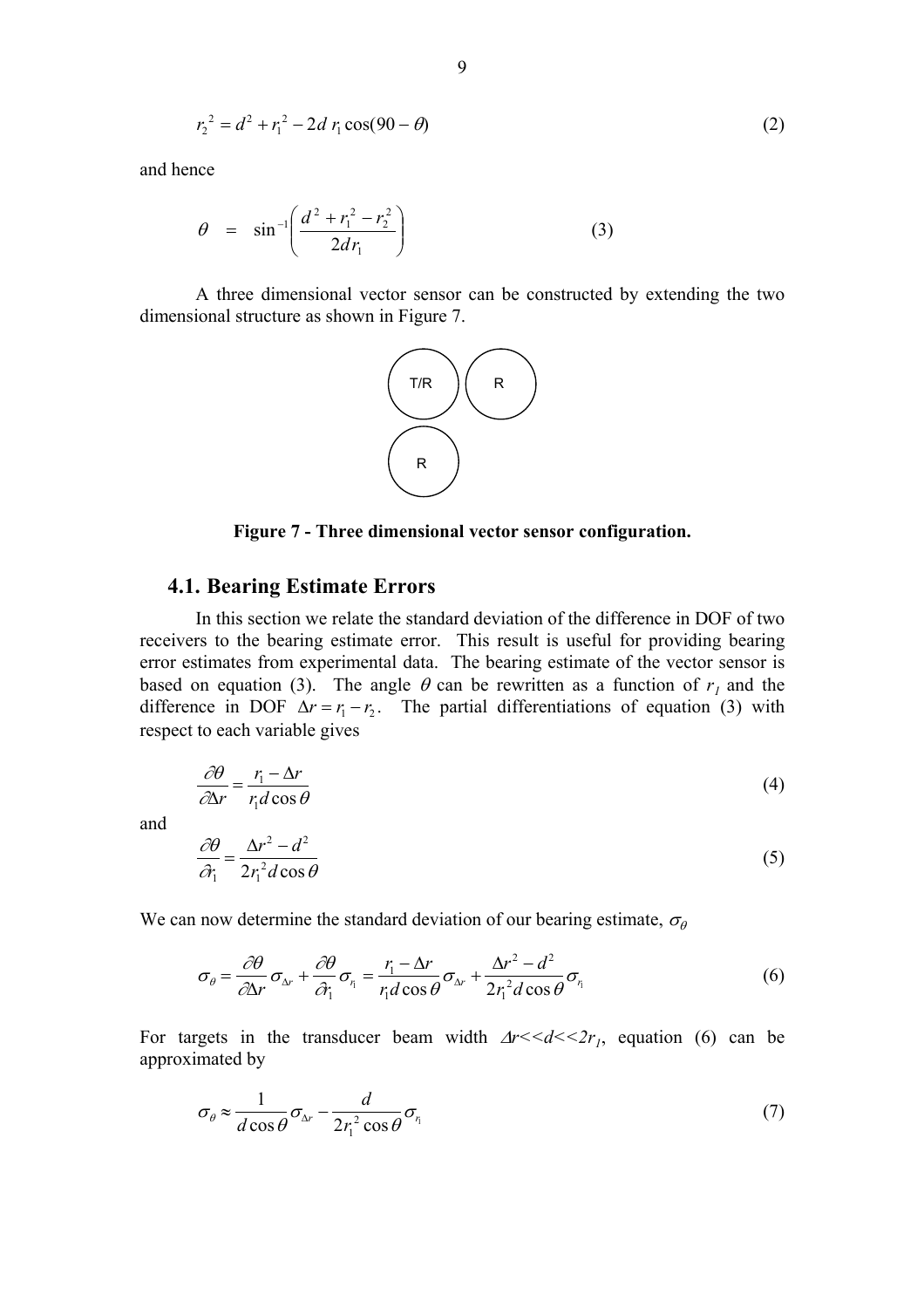The second term in equation (7) is much smaller than the first and can be ignored in practice. For small bearing angles we have the approximation

$$
\sigma_{\theta} \approx \frac{\sigma_{\Delta r}}{d} \tag{8}
$$

# **5. Application of Vector Sensor to Plane/Corner/Edge Identification**

The sensor arrangement employed in experiments reported in this paper is shown in Figure 8. There are two receivers and two transmitters which is the minimum required to identify planes, corners and edges. The two receivers are closely spaced to minimize any correspondence ambiguity and also to form a vector sensor as described in the previous section. The transmitters are spaced sufficiently to perform reflector classification at the furthest range conceived for the sensor of 5 to 7 meters. The transducers are Polaroid 7000 series devices (Polaroid 1987).

The sensor arrangement has one less receiver than other published systems (Peremans *et al* 1993, Sabatini 1992). This is a significant saving due to the data capture and processing requirements of a receiver channel. The deployment of a second transmitter in the sensor is comparatively cheap in terms of hardware, but does incur an additional measurement delay since transmitters need to be fired alternately. The sensor is stationary for results reported this paper. At the expense of sensor accuracy, onboard robot odometry measurements can compensate for a moving sensor. A future smart sensor may be able to exploit the absence of reflectors at certain ranges to overlap transmission.



**Figure 8 - Sensor arrangement, T=transmitter R=receiver V=vector receiver.** 

The sensor arrangement is interfaced to a 33 MHz 386 PC via a Biomation 8100 dual channel transient recorder with 8 bit conversion at a sample rate of 1 MHz as shown in Figure 9. The PC controls the firing of the transmitters and the triggering and control of the Biomation transient recorder. All processing and display of the received data are performed on the PC. The interface electronics consists of two simple receiver preamplifiers and two single transistor transmitter circuits. A 300V DC power supply provides the transducer biasing.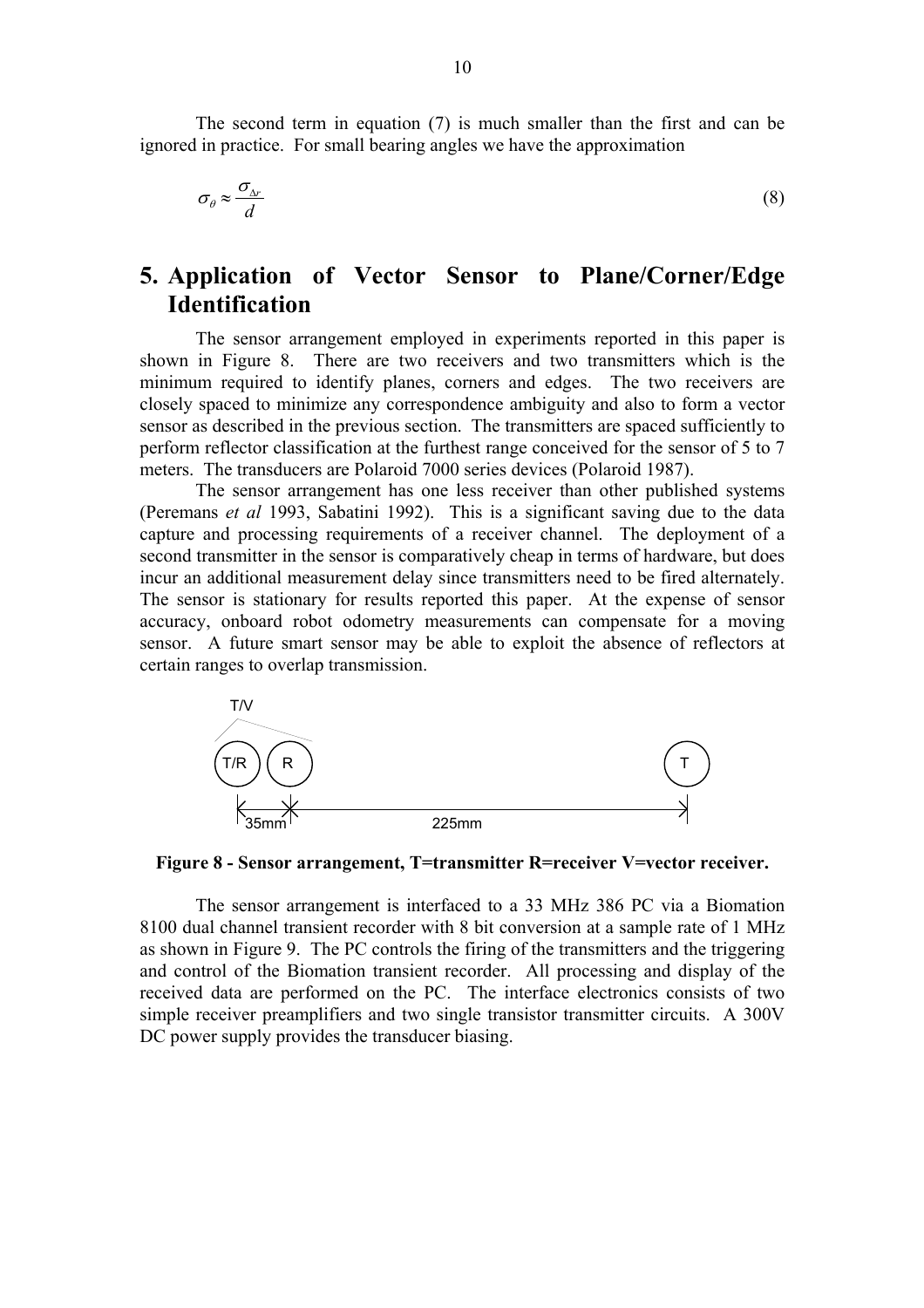

**Figure 9 - Experimental Setup for Sensor.** 

The interaction of the sensor with each of the reflector types is derived in the Sections 5.1, 5.2 and 5.3. Statistical tests for classification into plane, corner, edge or unknown reflector type are derived from these geometrical relationships in Section 5.4.

## **5.1. Plane Geometry**

Figure 10 shows the sensor encountering a plane reflector. Note that the two receivers and transmitter labeled as T/V act as a transmitter and vector receiver at the location of the transmitter when bearing is estimated using equation (3). This is possible due to the assumption of a plane reflector allowing the distance to be known to the point source that is the virtual image in this case.



**Figure 10 - Sensor image in plane reflector.** 

From the geometry in Figure 10, the range,  $r_2$ , and bearing,  $\alpha_2$ , of the virtual image T2' are functions of the range,  $r_1$ , and bearing,  $\alpha_1$ , of the virtual image T1'. Consequently, we can write  $r_{2plane}(r_1, \alpha_1)$  and  $\alpha_{2plane}(r_1, \alpha_1)$ . From triangle T1/V T2' A, the bearing difference between the two transmitters is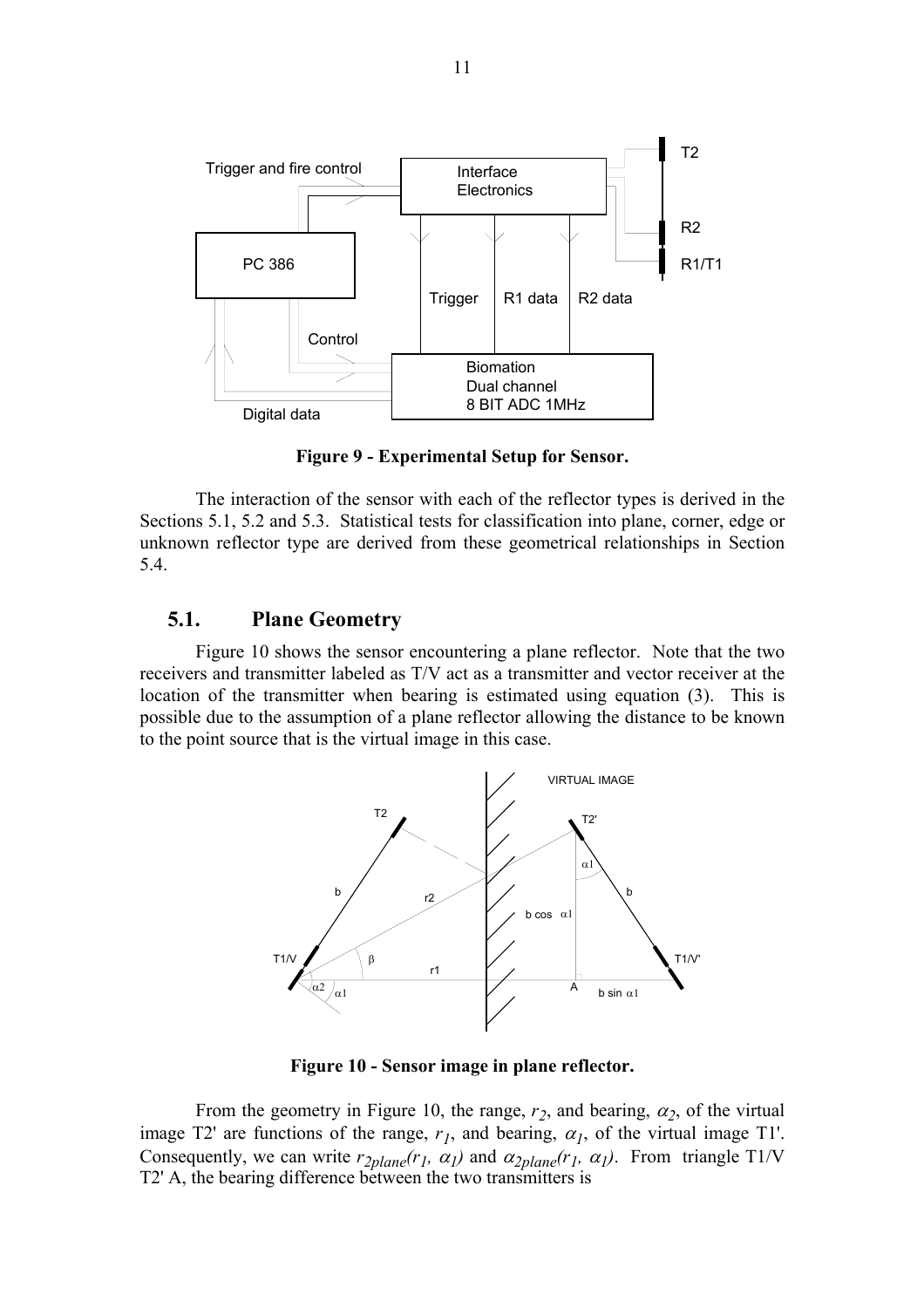$$
\beta_{plane} = \tan^{-1} \left( \frac{b \cos \alpha_1}{r_1 - b \sin \alpha_1} \right) \tag{9}
$$

and

$$
\alpha_{2\text{plane}}(\alpha_1, r_1) = \alpha_1 + \beta_{\text{plane}} \tag{10}
$$

$$
r_{2plane}(\alpha_1, r_1) = \sqrt{(r_1 - b\sin \alpha_1)^2 + (b\cos \alpha_1)^2}
$$
  
=  $\sqrt{r_1^2 - 2r_1 b\sin \alpha_1 + b^2}$  (11)

Note that the plane must be sufficiently wide to produce the two reflections. For  $r_1$ >>b, the plane must be at least (*b*  $cos \alpha_1$ )/2 wide.

## **5.2. Corner Geometry**

The virtual image of the sensor in a corner is obtained by reflecting the sensor about one plane of the corner and then the other plane. This gives rise to a reflection through the point of intersection of the corner as shown in Figure 11. The situation is similar to the plane except that the angle between the transmitter images,  $\beta$ , is opposite in sign:

$$
\beta_{corner} = -\tan^{-1}\left(\frac{b\cos\alpha_1}{r_1 - b\sin\alpha_1}\right)
$$
(12)  
\n
$$
\alpha_{2corner}(\alpha_1, r_1) = \alpha_1 + \beta_{corner}
$$
(13)

$$
r_{2corner}(\alpha_1, r_1) = \sqrt{r_1^2 - 2r_1 b \sin \alpha_1 + b^2}
$$
 (14)

To be seen fully by the sensor, the corner must subtend an arc of approximately  $tan^{-1}(2b/r_1)$ .



**Figure 11 - Sensor image in corner reflector.**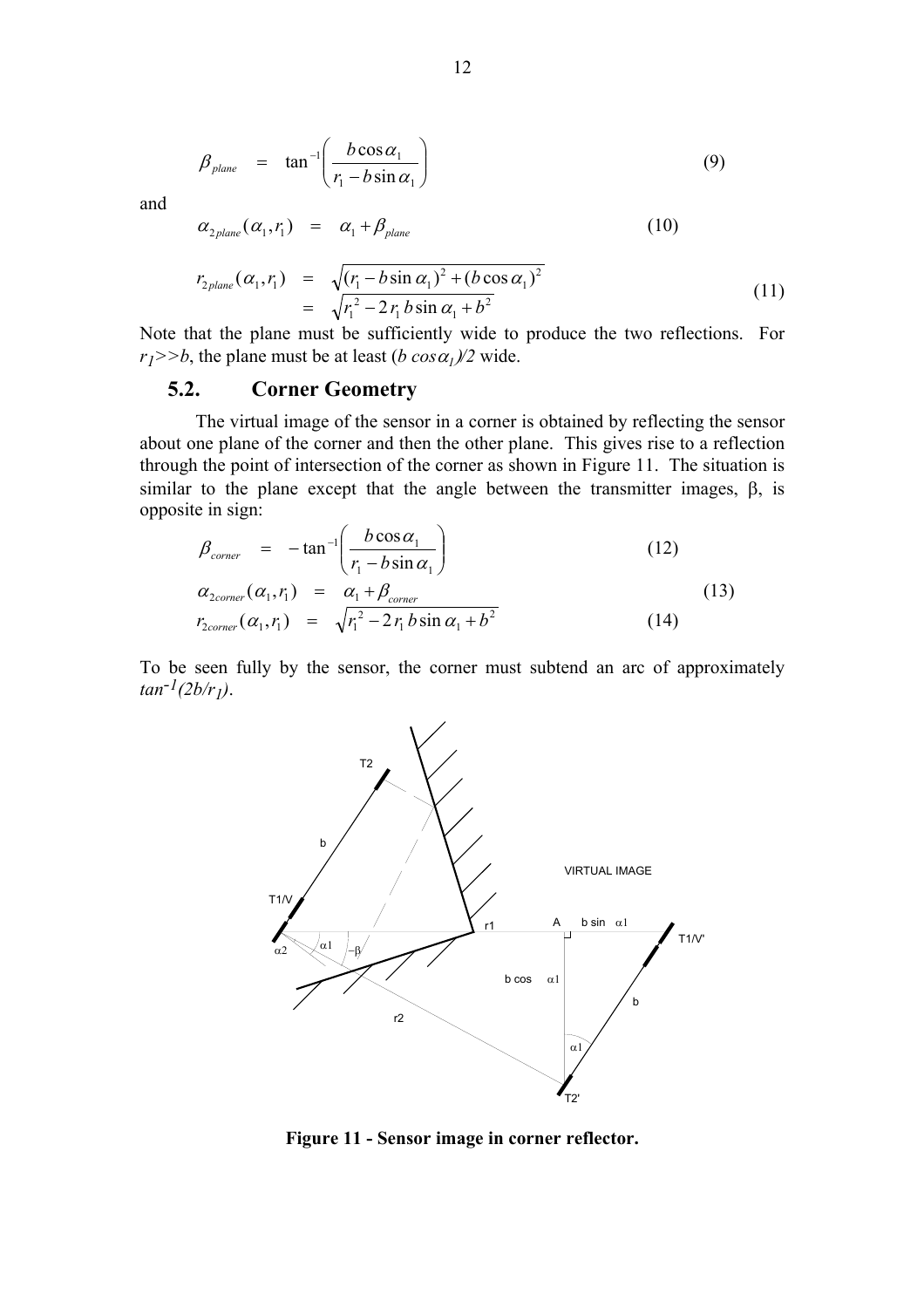#### **5.3. Edge Geometry**

An edge represents physical objects such as convex corners and high curvature surfaces, where the point of reflection is approximately independent of transmitter and receiver positions. Consequently, the reflection from an edge has equal bearings from each transmitter  $(\alpha_{2edge}(r_1, \alpha_1) = \alpha_1)$ . The DOF  $r_{2edge}$  is obtained from the cosine rule:

= + − *r r r r r* ( , ) / ( / ) 2 2 α 2*edge* 1 1 1 2 1 <sup>=</sup> + + <sup>−</sup> (15) 2 2 *r r b r b* 4 4 sin α 1 1 1 1 2 T2 b r2 - r1/2 edge reflector r1/2 T1/V α1 = α2 

**Figure 12 - Sensor with an edge reflector.** 

## **5.4. Geometric Hypothesis Testing**

In this section we determine statistical tests for discriminating between planes, corners and edges. We assume that our reflectors are geometrically perfect in the sense that planes are perfectly flat and edges act as a point reflector. Imperfections in reflectors will be discussed in conjunction with experimental data in Section 9.

From the previous three sections, the differences between planes, corners and edges can be seen in terms of the sensor perception. To discriminate planes, corners and edges, the angle difference between bearings of the two transmitters can be used, since it is  $\beta$  for a plane, *-* $\beta$  for a corner and  $\theta$  for an edge. The DOF information can be exploited to aid differentiation of edges from corners and planes. For example in Figure 13 the bearing and DOF are shown for the three reflector types at a range of 0.5 meters. For small bearing angles and range much larger than *b*,  $\beta \approx \frac{b}{\beta}$ *r* 1 . Also for the DOF  $r_2$  the difference between a corner or plane and an edge is approximately *b r* 2  $2r_1$ . As ranges increase these margins decrease while standard deviations of errors in

bearing and DOF increase, and a range limit for the sensor discrimination capability is reached at the range where the margins and errors are equal.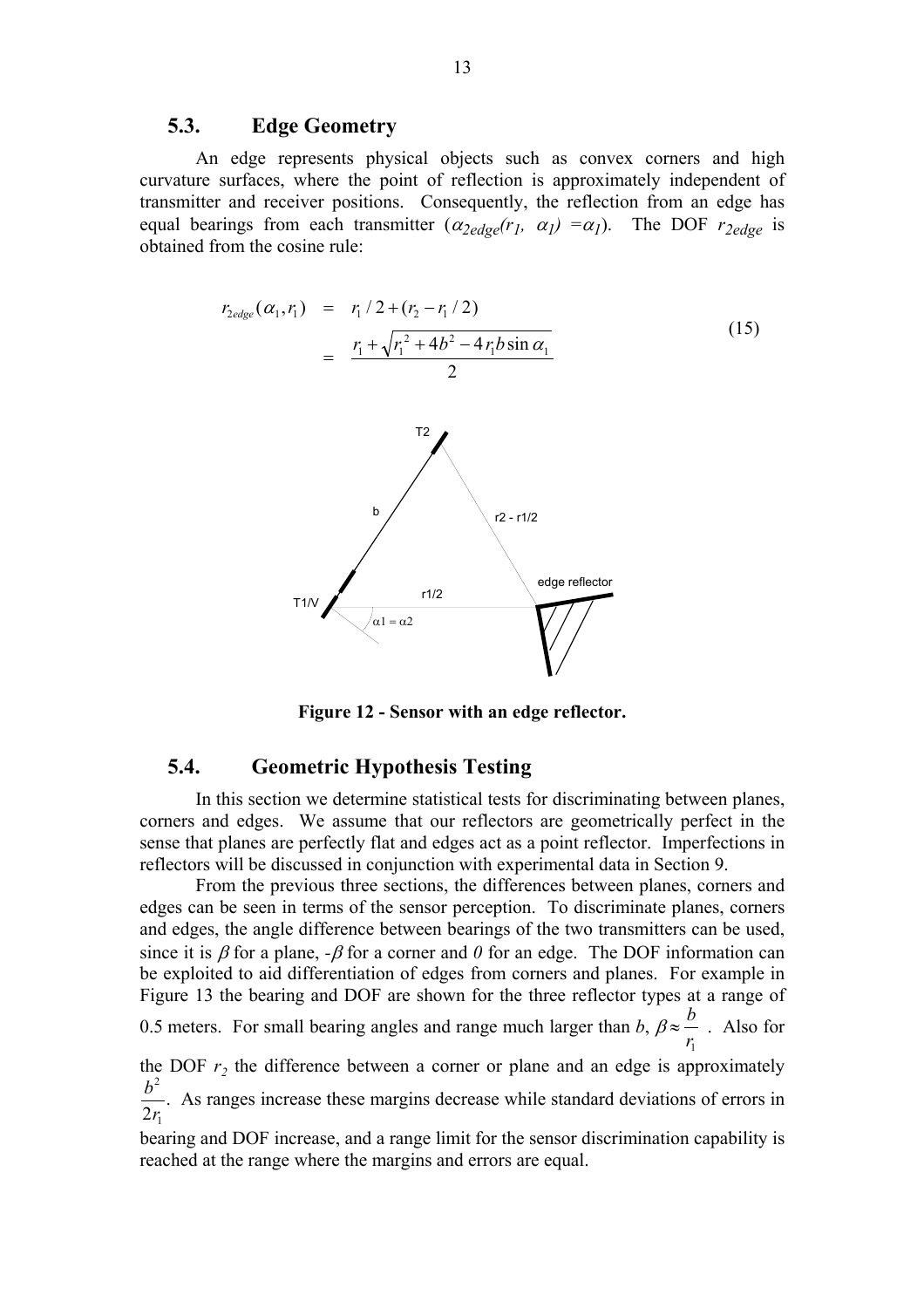There are four measurements, denoted by the vector *m*, consisting of two pairs of DOF and bearing. The DOF and bearing errors are assumed to be zero mean jointly Gaussian random variables with a covariance matrix *R*. The Gaussian assumption and the covariance matrix **R** are discussed in relation to experimental data in Section 7. Given a hypothesis of a reflector type, the maximum likelihood estimator (**MLE**) (Whalen 1971) for the range and bearing to the reflector type is derived below. Since no *a priori* probabilities of reflector types are known, we settle for using the conditional probabilities of the measurements given reflector hypotheses, *prob(m***|** *reflector)*, to discriminate among the reflector types.

As can be seen in Figure 13 the DOF and bearing of T2 as function of those of T1 are approximately straight lines. The linear model in the following equation holds for all three reflector types of plane, corner and edge for the approximation of  $\frac{r}{r}$ *r*  $\frac{1}{2} \approx 1$ , 2 and  $r_1 \gg b$ . We obtain the model by a first order Taylor expansion around the T1 measurements of DOF  $mr_1$  and bearing  $m\alpha_1$ .

$$
\mathbf{m} = \mathbf{H}\mathbf{x} + \mathbf{n} \tag{16}
$$

where

$$
\mathbf{m} = \begin{bmatrix} 0 \\ 0 \\ mr_2 - r_2(mr_1, m\alpha_1) \\ m\alpha_2 - \alpha_2(mr_1, m\alpha_1) \end{bmatrix}, \mathbf{H} = \begin{bmatrix} 1 & 0 \\ 0 & 1 \\ \frac{\partial r_2}{\partial r_1} & \frac{\partial r_2}{\partial \alpha_1} \\ \frac{\partial \alpha_2}{\partial r_1} & \frac{\partial \alpha_2}{\partial r_1} \end{bmatrix} \approx \begin{bmatrix} 1 & 0 \\ 0 & 1 \\ 1 & -b\cos(m\alpha_1) \\ 0 & 1 \end{bmatrix}, \mathbf{x} = \begin{bmatrix} r_1 - mr_1 \\ \alpha_1 - m\alpha_1 \end{bmatrix}
$$

p376), the MLE for **x**, denoted  $\hat{\mathbf{x}}$  is given by and **n** is zero mean Gaussian noise with covariance matrix **R**. From (Whalen 1971

$$
\hat{\mathbf{x}} = (\mathbf{H}^\dagger \mathbf{R}^{-1} \mathbf{H})^{-1} \mathbf{H}^\dagger \mathbf{R}^{-1} \mathbf{m} \tag{17}
$$

and is unbiased with covariance matrix  $(H'R^{-1}H)^{-1}$ . That is, we can determine the accuracy of the position estimate of the reflector and could use this in a Kalman filter for map building or localization similar to (Leonard and Durrant-Whyte 1991).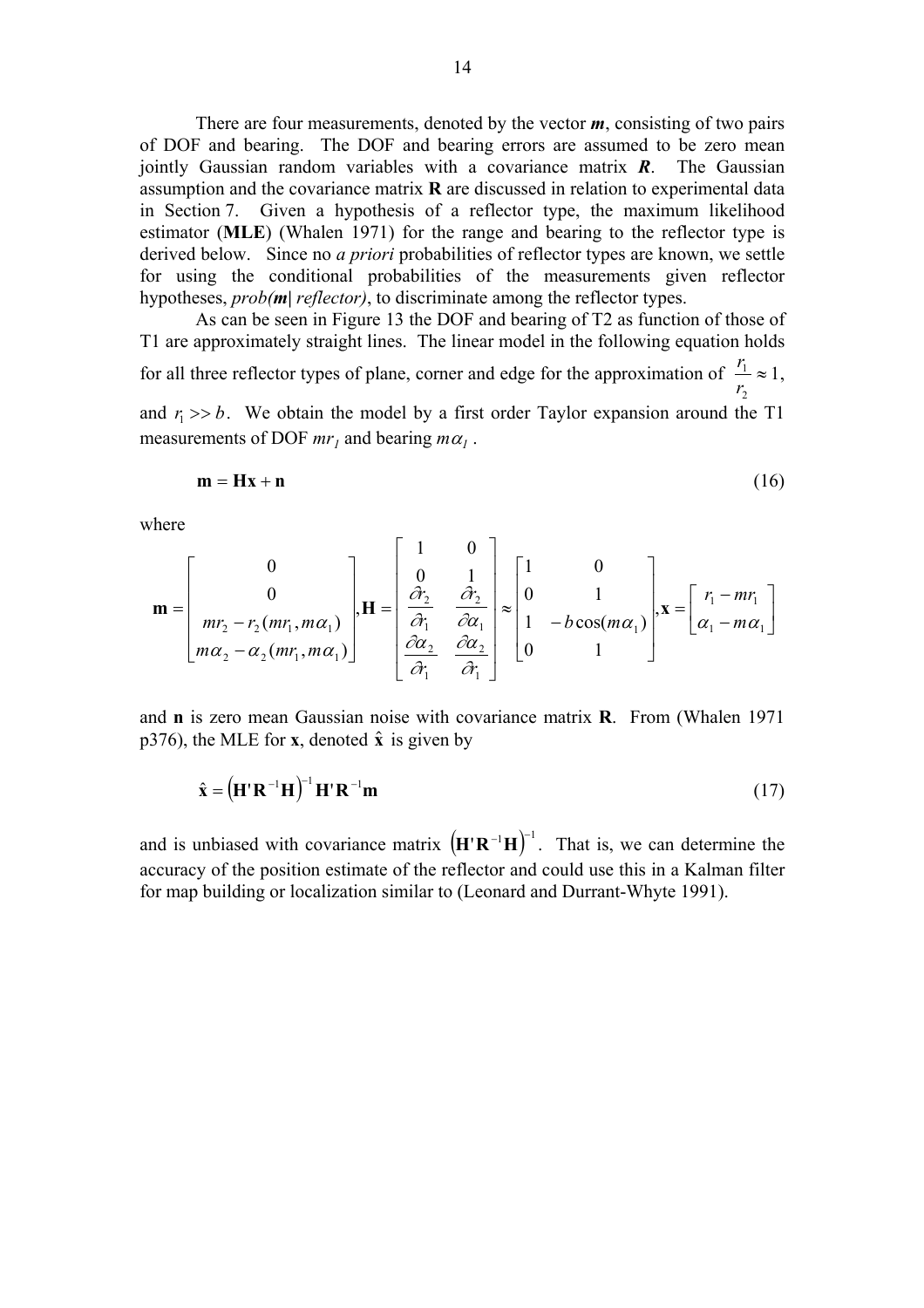

**Figure 13 - Received angle and DOF for transmitter 2 for**  $r_1 = 1$  **meter.** 

We can evaluate the confidence associated with each target type hypothesis by examining the noise residual of our MLE for each reflector. The weighted sum of square errors, *S* 

$$
S = (\mathbf{H}\hat{\mathbf{x}} - \mathbf{m})' \mathbf{R}^{-1} (\mathbf{H}\hat{\mathbf{x}} - \mathbf{m})
$$
\n(18)

has a chi-square distribution with four degrees of freedom (Papoulis 1984). A 95% confidence corresponds to  $S \le 0.71$  and 80% to  $S \le 1.65$ . If *none* or *more than one* reflector type has an acceptable confidence level then the target is classified as *unknown*. This situation arises when the errors in the bearing and range are too large to effectively discriminate reflector types. The sensor will then report lack of discrimination - an important feature.

It is also possible (but unlikely) that a range/bearing measurement may match, to an acceptable confidence level, more than one other range/bearing measurements derived from the other transmitter. We adopt the "fail safe" approach and classify all the ambiguous range/bearing measurements as *unknown*. This approach effectively avoids the correspondence problem of associating range/bearing measurements on different transmitters. More sophisticated approaches are left for future research.

# **6. Modeling Pulse Shape**

Estimating bearing and range to reflectors depends on an accurate TOF estimate. The maximum likelihood estimate of TOF of an echo pulse with additive Gaussian white noise is obtained by finding the maximum of the correlation function of the received pulse with the known pulse shape (Woodward 1964). Knowing the pulse shape in the absence of noise is important for determining TOF and also for identifying overlapping echoes and disturbances as discussed in Section 8. Modeling pulse shape is therefore considered important for robustness and performance of the sensor design. Note that the pulse amplitude is also modeled in this section but is not employed in the arrival time determination.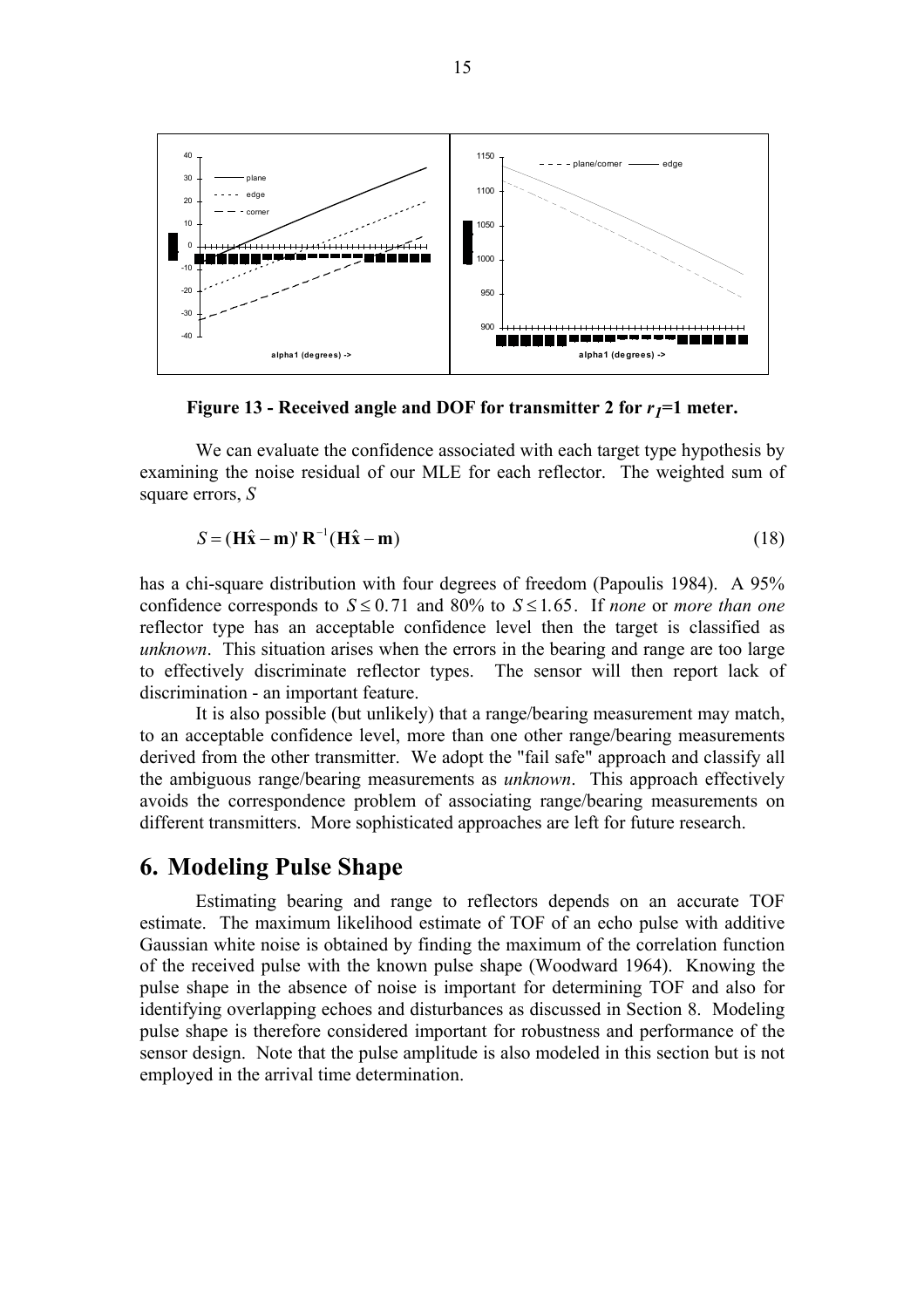

**Figure 14 - Linear pulse model.** 

The pulse shape depends on many factors: transducers, excitation, angles to the transmitter and receivers, dispersion and absorption with distance of travel in air, and reflector properties. We assume a linear model for these effects illustrated in Figure 14. Let *s(t)* be the sending excitation applied to the transmitter, then the signal recorded at the receiver is given by

$$
rec(t, \theta_T, r_T, \theta_R, r_R) = s(t - \frac{r}{c}) * h_{trans}(t, \theta_T) * \frac{1}{\rho} h_{air}(t, r) * h_{refl}(t) * h_{rec}(t, \theta_R)
$$
(19)

where \* is the convolution operator and the *h*'s are impulse responses due to the transmitter at angle  $\theta_T$  to axis, air absorption and dispersion, the reflector, and the receiver at angle  $\theta_R$  to normal incidence. The distance *r* is defined as the total DOF  $r_T + r_R$ , where  $r_T$  is from the transmitter to the reflector and  $r_R$  from the reflector to the receiver. For plane and corner reflectors,  $\rho$  is defined to be the sum  $r_T + r_R$ , since a spherical wave front can be modeled as coming from a virtual transmitter at range  $r_T + r_R$ . For edge reflectors,  $\rho$  is defined as the *product*  $r_T r_R$ , since energy is effectively re-radiated from the point source located at the edge. The proportion of energy reradiated from the edge is dependent on the area profile presented to the incoming wave front (Sasaki and Takano 1992) and is not considered further in this paper.

Since air is assumed to be a linear medium, the following property holds

$$
h_{air}(t, r_1 + r_2) = h_{air}(t, r_1) * h_{air}(t, r_2)
$$
\n(20)

The transducers are much further from the reflector compared to their size, and therefore the impulse responses due to the transmitter and receiver can be further refined as (Kuc and Siegel 1987):

$$
h_{trans}(t, \theta_T) = h_{\theta}(t, \theta_T) * h_T(t)
$$
  
\n
$$
h_{rec}(t, \theta_R) = h_{\theta}(t, \theta_R) * h_R(t)
$$
\n(21)

where  $h_T$  and  $h_R$  are the impulse responses of the transmitter and receiver at normal angle of transmission and incidence. Note that the same impulse response,  $h_{\theta}$  due to angular dependence applies to transmitter and receiver, due to reciprocity between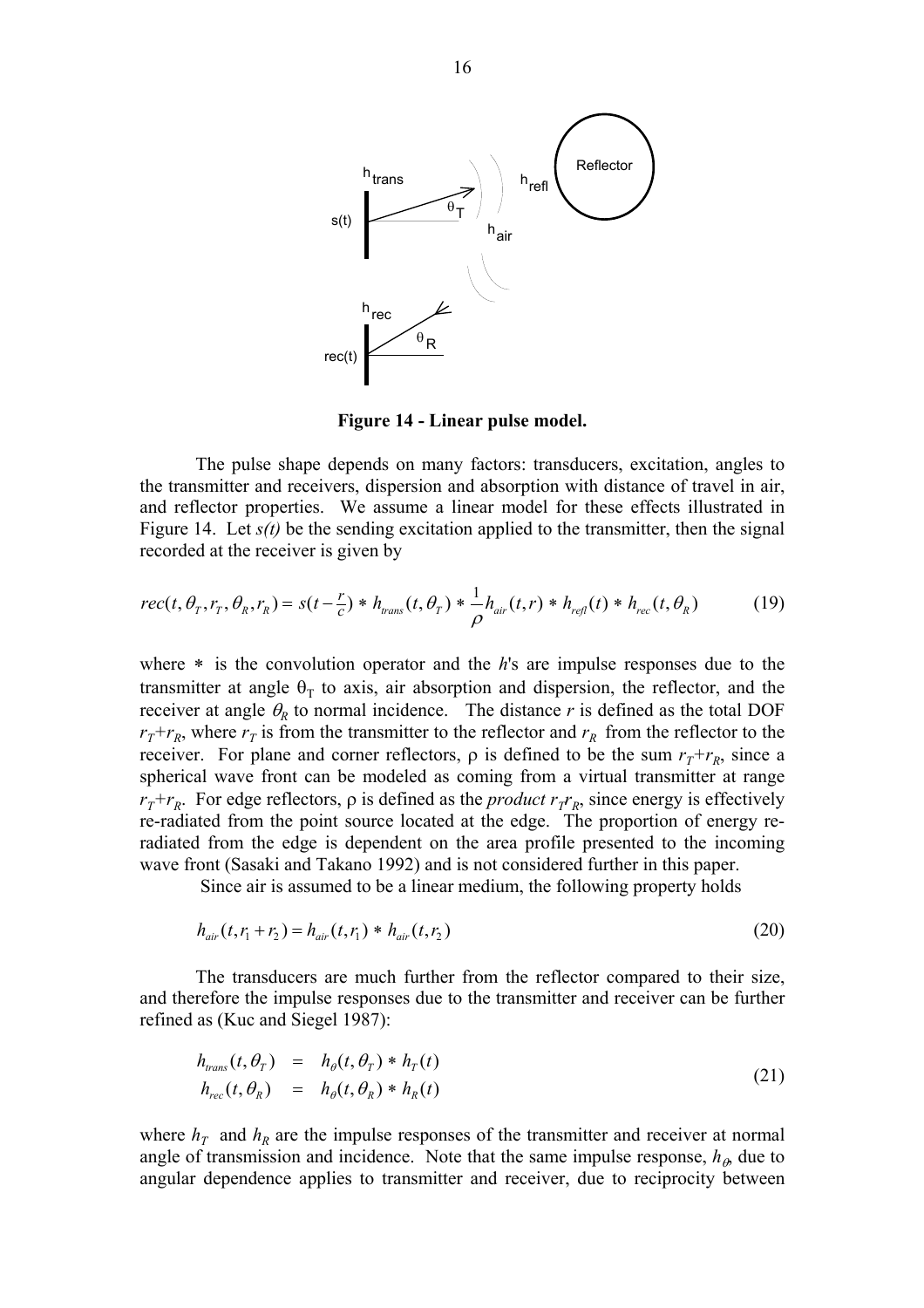transmitter and receiver. From equations (20) and (21), equation (19) can be rewritten as: as:

$$
rec(t, \theta_T, r_T, \theta_R, r_R) = ref(t - \frac{r}{c}) * h_{\theta}(t, \theta_T) * \frac{\rho_{ref}}{\rho} h_{air}(t, r - r_{ref}) * h_{\theta}(t, \theta_R)
$$
 (22)

where

$$
ref(t) = s(t) * hT(t) * \frac{1}{\rho_{ref}} h_{air}(t, r_{ref}) * h_{refl}(t) * hR(t)
$$
\n(23)

is obtained by storing a reference echo pulse from a plane<sup>5</sup> aligned to the transmitter and receiver at a range  $r_{ref}/2$ . A typical value of  $r_{ref}/2$  is 1 meter. For separate transmitter and receiver, *ref(t*) can be obtained from a corner positioned as in Figure 15. The remaining functions,  $h_{\theta}$  and  $h_{air}$ , are determined from the transducer diameter and calibration respectively as described in Sections 6.2 and 6.3 below. A matrix of templates of received pulse shapes can be generated off-line for discrete angles and ranges. The appropriate range can be selected from an approximate estimate of the arrival time, and the angles chosen from the best correlation match as described in Section 7.



#### **Figure 15 - Collecting a reference pulse with separate transmitter and receiver.**

#### **6.1. Transmitted Pulse Shape**

The pulse shape seen at the receiver is determined by equation (19). We have control over the excitation, *s(t)*, and the selection of transducer in determining the pulse shape. There are many different approaches to choosing the excitation - gated square waves and chirps (Polaroid 1982, Sasaki and Takano 1992) and even Barker coding (Peremans *et al* 1993). The main objectives are

- (i) accurate TOF estimates,
- (ii) fine discrimination of targets,
- (iii) large range capability, and
- (iv) simplicity.

Objectives (i) and (ii) suggest a wide bandwidth pulse, and (iii) a large energy content, while (ii) suggests a narrow pulse width or a coded sequence of narrow pulses (Peremans *et al* 1993). A narrow pulse with large amplitude is chosen for simplicity and wide bandwidth. A wide bandwidth pulse has a sharp auto correlation peak and low side peaks and allows a better estimate of TOF as described in Section 7.1.

<span id="page-16-0"></span> <sup>5</sup> A plane reflector was found in practice to adequately represent corners, cylinders and edges pointing towards the sensor in terms of echo pulse shape. Pulses from edges with one plane facing away from the sensor are inverted in amplitude (Sasaki and Takano 1992) and are not implemented in this paper.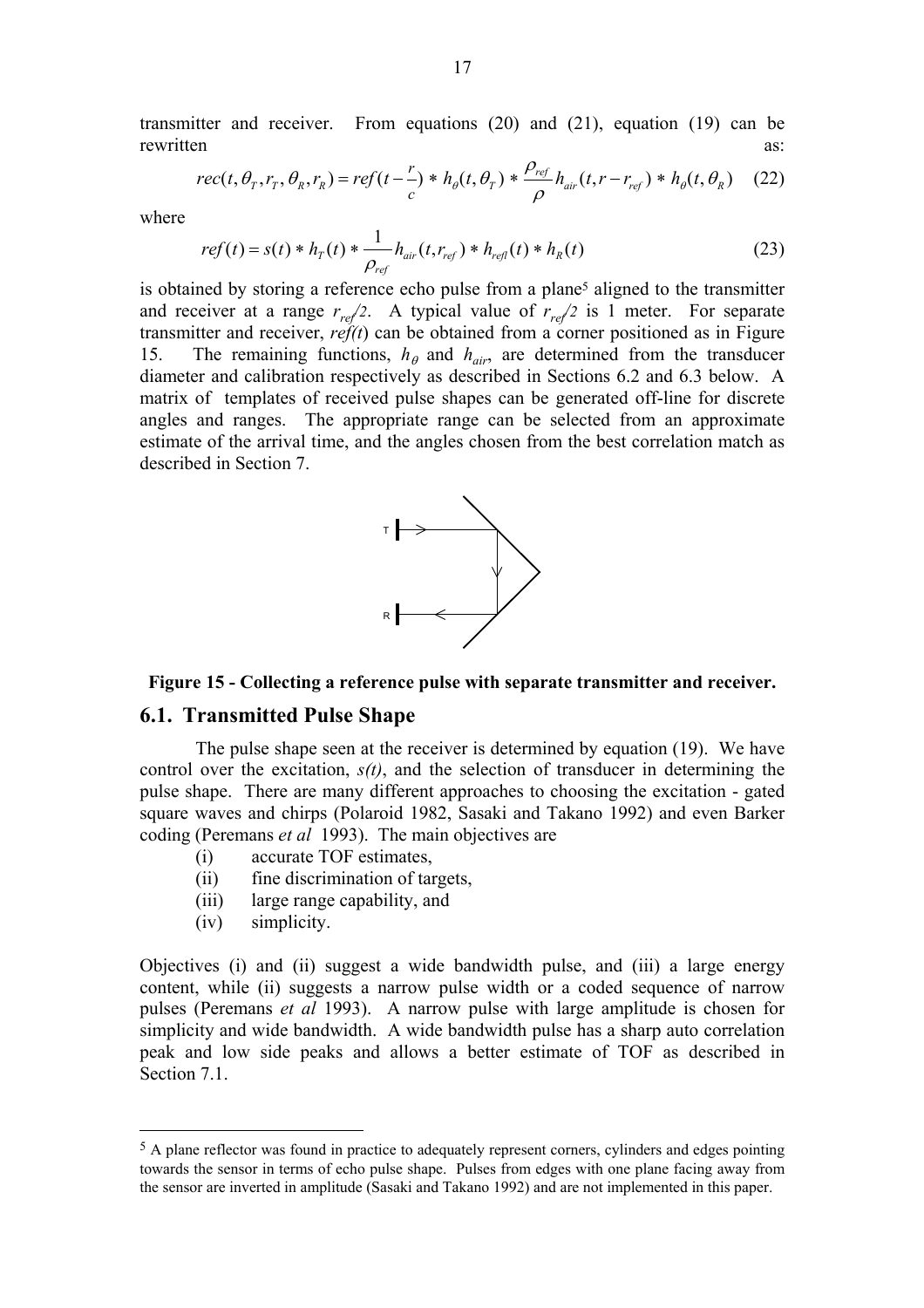The pulse is generated by approximating an impulse applied to the transmitter with a rectangular pulse of 10 usec duration and 300V amplitude on a Polaroid 7000 transducer. The protective cover of the transducer is removed to eliminate reverberation, thereby producing shorter cleaner pulses. The echo pulse is AC coupled and amplified with two operational amplifiers. A typical pulse shape at 1 meter from a plane reflector is shown in Figure 16. The pulse duration is 50 µsec which corresponds to a range discrimination of 9 mm. A narrow pulse also results in a low computational burden in the correlation calculations employed in TOF estimation.



#### **Figure 16 - Received pulse shape from a plane reflector at 1 meter range.**

#### **6.2. Angle Dependence**

The angular impulse response  $h_{\theta}$  can be obtained from the transducer shape. The received amplitude is proportion to the area exposed to the pressure impulse, and thus the response is the height profile as the impulse grazes past the surface at an angle  $\alpha$  to the surface normal. For a circular transducer, the impulse response has the shape of the positive half of an ellipse with width equal to the propagation time across the face of the transducer,  $t_w = D\sin(\alpha)/c$ , where D is the transducer diameter (Kuc and Siegel 1987). That is

$$
h_{\theta}(t,\alpha) = \begin{cases} \frac{4c\cos\alpha}{\pi D\sin|\alpha|} \sqrt{1 - \left(\frac{2t}{t_w}\right)^2} & , -\frac{t_w}{2} < t < \frac{t_w}{2} \\ 0 & , \text{ otherwise} \end{cases}
$$
 (24)

experimental results and results generated from  $h_{\theta} * ref * h_{\theta}$  can be seen. The latter Echoes measured from a combined transmitter/receiver at angles  $5^\circ$ ,  $10^\circ$ ,  $15^\circ$  and  $20^\circ$ from normal to a plane are shown in Figure 17, where good agreement between echoes contain an enhanced relative level of noise due to their small amplitudes. Correlation values of 0.96 or higher are obtained between the experimental and predicted pulse shapes over the range  $0^{\circ}$  to  $20^{\circ}$ . Moreover the best correlation match was within  $1^\circ$  of the measured angle. This suggests using the pulse shape as a means of estimating the absolute value of the arrival angle of an echo. In practice, however little additional information is obtained from the pulse shape since the bearing estimate obtained from the arrival times of two receivers in the vector sensor is an order of magnitude more accurate.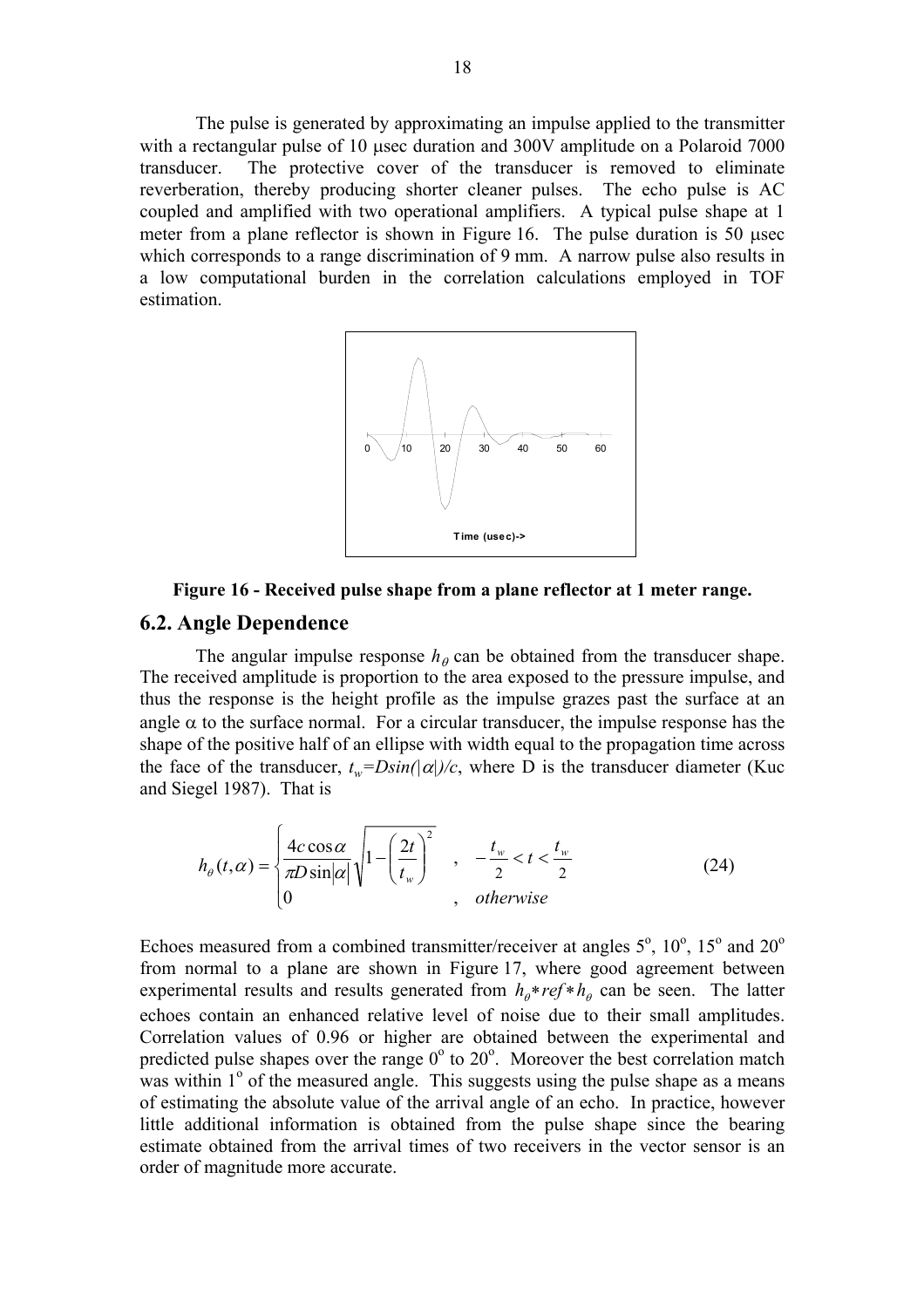Due to the wide bandwidth of the pulse, *no* nulls or side-lobes occur in the transducer angular beam pattern. This can be explained by observing that *positions* of nulls and peaks in narrow band pulses are a function of frequency and thus a wide bandwidth pulse adds a continuum of nulls and peaks at varying positions giving a net smooth beam pattern. The beam pattern obtained from the energy of the pulse  $h_{\theta} * ref * h_{\theta}$  is plotted in Figure 18. The small ripples are due to discrete time sampling of the impulse response  $h\theta$ .



Figure 17 - Experimental and predicted echoes at  $5^{\circ}$ ,  $10^{\circ}$ ,  $15^{\circ}$ ,  $20^{\circ}$  to transducer.



**Figure 18 - Beam pattern corresponding to the pulse shape.** 

### **6.3. Ultrasound Absorption and Dispersion in Air**

The air propagation medium absorbs sound energy as a complicated function of temperature, humidity and frequency. Measured data (Weast and Astle 1978) of absorption losses of still air at  $20^{\circ}$ C are plotted in Figure 19. The same data measurements report the speed of sound, *c(f,h)* against frequency, *f*, and humidity, *h* at 20<sup>o</sup> C. The phase delay per meter,  $\psi(f,h)$ , can be calculated as follows: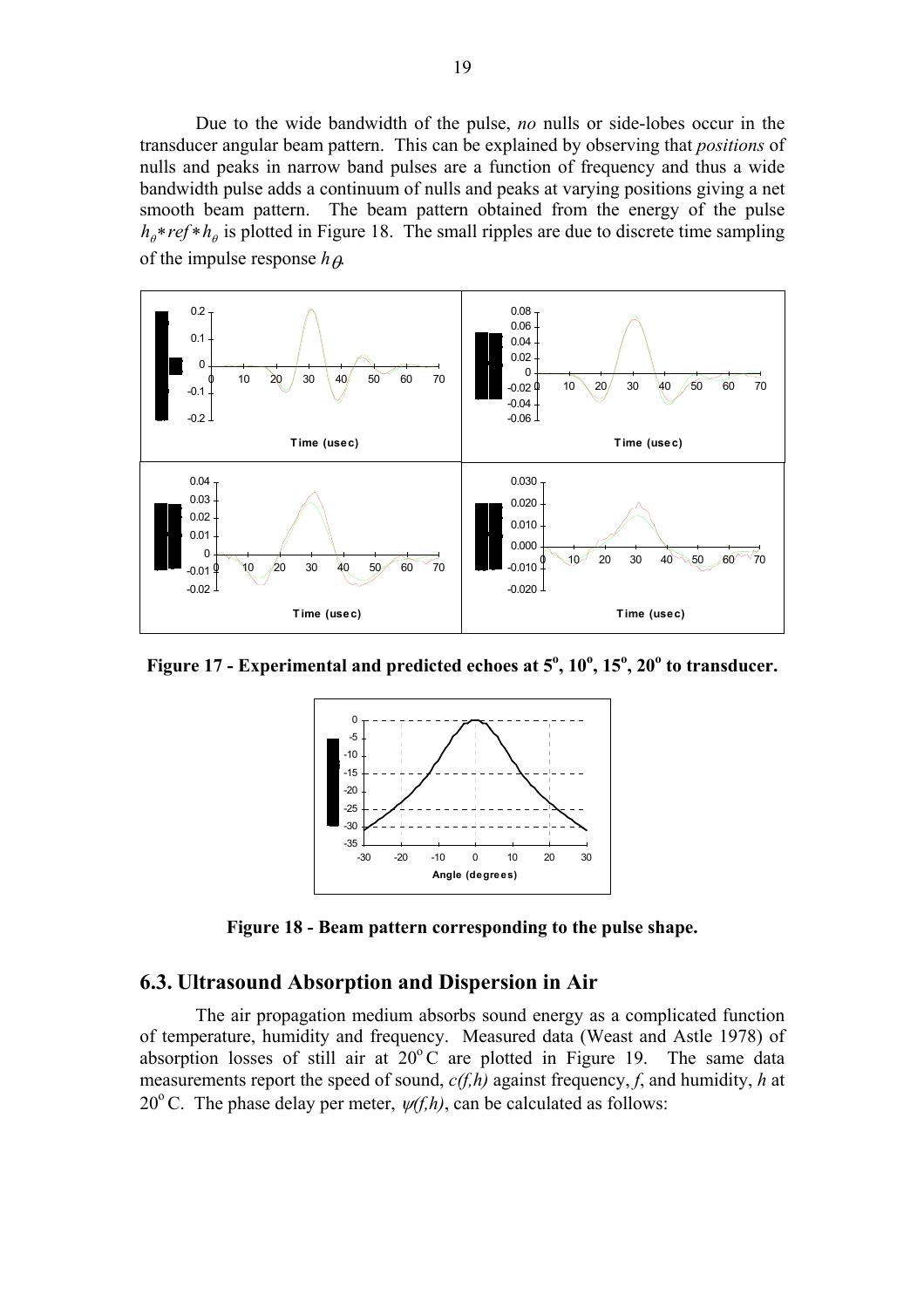$$
\psi(f,h) = \frac{2\pi f}{c(f,h)}\tag{25}
$$

To within a linear phase delay, ψ*(f,h)* fits a minimum phase model for the absorption versus frequency. The minimum phase is derived from the attenuation using the discrete Hilbert transform (Kuc 1988) and is consistent with minimum phase properties of physical systems. The inverse discrete Fourier transform is used to generate the impulse response for air at 20<sup>°</sup> C, denoted  $h_{air20}(t, r)$ . An example is shown in Figure 20 for 50% humidity and 4 meter propagation distance.



**Figure 19 - Absorption loss (dB/m) as a function of frequency and humidity in still air at 20o C - data derived from Weast and Astle (1978).** 



Figure 20 - Impulse response of air at 50% humidity, 4 m travel and 20<sup>°</sup> C.

The absorption loss of air is a function of temperature and the data at  $20^{\circ}$  C is therefore not sufficient for estimating the impulse response. In practice it is only necessary to produce an impulse response function that *fits the observed data well*. Our approach is to use scaled versions of the  $20^{\circ}$ C data to account for variations in temperature. The scale factor can be interpreted by observing that the absorption per meter at the actual temperature and humidity can be approximated by an absorption at  $20^{\circ}$ C and possibly different humidity, *h*, over a new distance of *scale* meters. addition to our reference pulse, *ref*, we collect another pulse, *ref2*, from a plane at a range,  $(r_{ref}+r_{spr})/2$ . Given values of *h* and *scale*, we can predict *ref2* with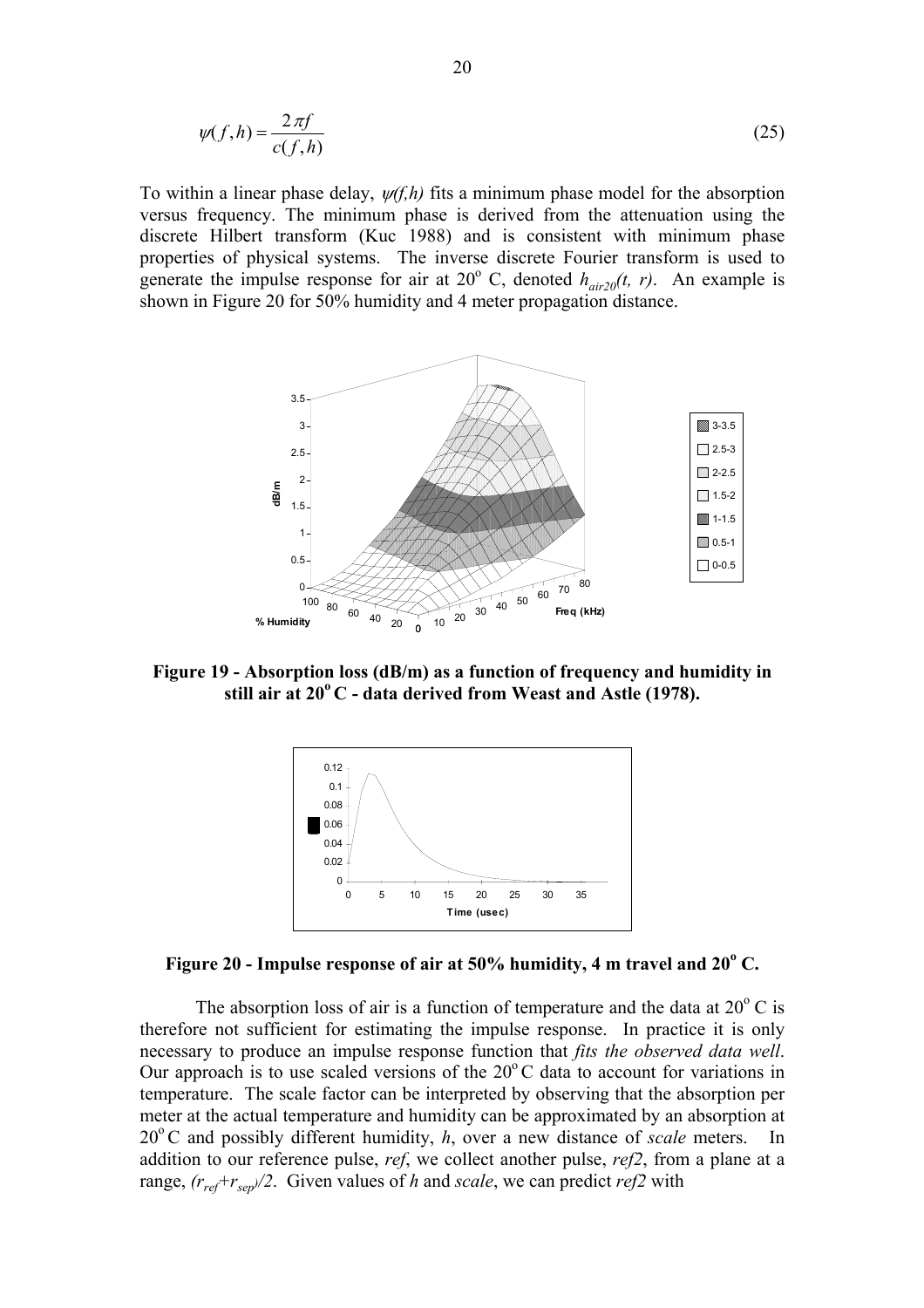$$
predict(t, h, scale) = ref(t) * h_{air20}(t, h, scale.r_{sep})
$$
\n(26)

A squared error cost function is now defined

$$
cost(h, scale) = \min_{\tau} \sum_{t} (ref\ 2(t) - predict(t - \tau, h, scale))^2
$$
 (27)

The minimum over  $\tau$  is necessary to ensure alignment between the two pulses. In practice the minimum is approximated using parabolic interpolation on the minimum three square errors spaced by the 1 µsec inter-sample time of the pulses. Without interpolation, troublesome local minima are introduced into the cost function.

The cost function is plotted in Figure 21 for a set of data collected under conditions of 60% humidity,  $25^{\circ}$ C and  $r_{\text{sep}}$  of 4 meters. The variable *dist* in Figure 21 is defined as 4 *scale* meters. The minimum occurs at 40% humidity and *dist*=5.4m. The simplex algorithm (Press 1990) is employed as a robust technique for finding the location of the global minimum of the cost function.

 The experimental data, *ref2*, at 3 meters range and the pulse, *predict*, that minimizes the cost function, *cost*, are plotted in Figure 22. The root mean squared error per sample is 1.8 mV which is comparable to the noise level in this experimental data. The reference pulse shape at 1 meter can be seen in Figure 16 and is quite different to that of Figure 22.

In order to test the model, predicted and experimental data are compared at ranges *different* to the 1 and 3 meters used for calibration. These are shown in Figure 23 at 2 meters and 5 meters range. The estimated impulse response of air thus performs well for both interpolation and extrapolation.



**Figure 21 - Square error cost function for estimating**  $h_{air}$ **.**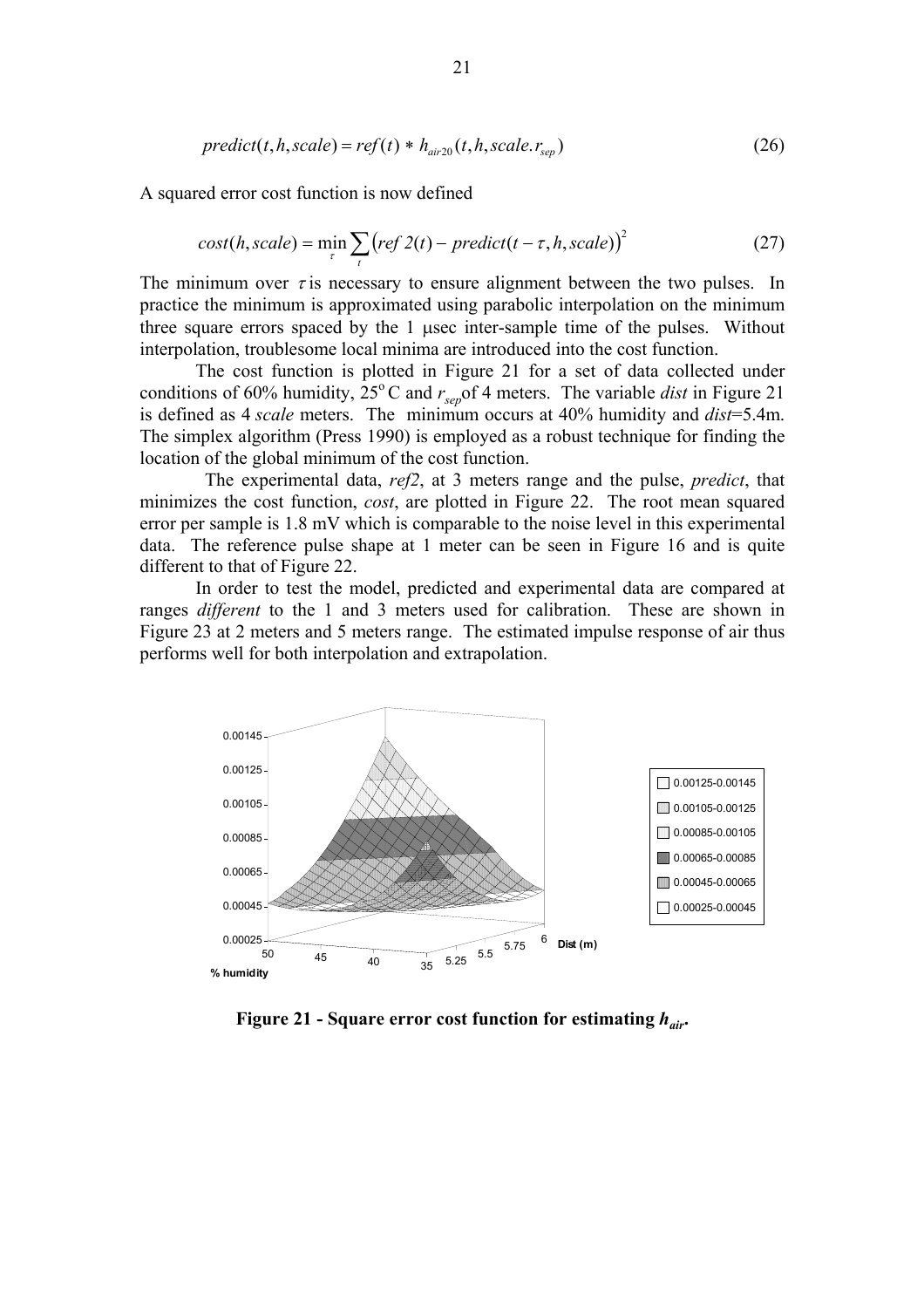

**Figure 22 - Experimental and best match predicted data for absorption modeling (3 meter range).** 



**Figure 23 - Predicted and measured pulses at 2 and 5 m ranges.** 

# **7. Distance of Flight Estimation**

In the previous section we showed that in the absence of noise, the echo pulse shape can be predicted with a linear model. In this section we consider the problem of estimating the DOF of the echo in the presence of noise. From a calibrated value of the speed of sound, the DOF can be obtained from an estimate of the TOF, which will be shown to depend on our predicted echo pulse shape.

The receiver noise is approximated by *white Gaussian band-limited* noise. The background receiver noise was measured by *not* sending a pulse and analyzing the received signal. The spectrum and distribution of the noise measured at a receiver is shown in Figure 24. The skew (normalized third moment) and Kurtosis (normalized fourth moment) (Larsen and Marx 1985) of the noise distribution are 0.26 and 3.46 and are 0 and 3 for a Gaussian distribution respectively. When the receiver bias voltage was removed, little change in the noise level occurred, suggesting that the noise is dominated by amplifier noise. The gain of the amplifier was designed to roll off at around 500 kHz and this will be assumed to be the bandwidth of the noise. With the sample rate at twice the noise bandwidth, the noise samples can then be assumed to be uncorrelated with each other (Woodward 1964).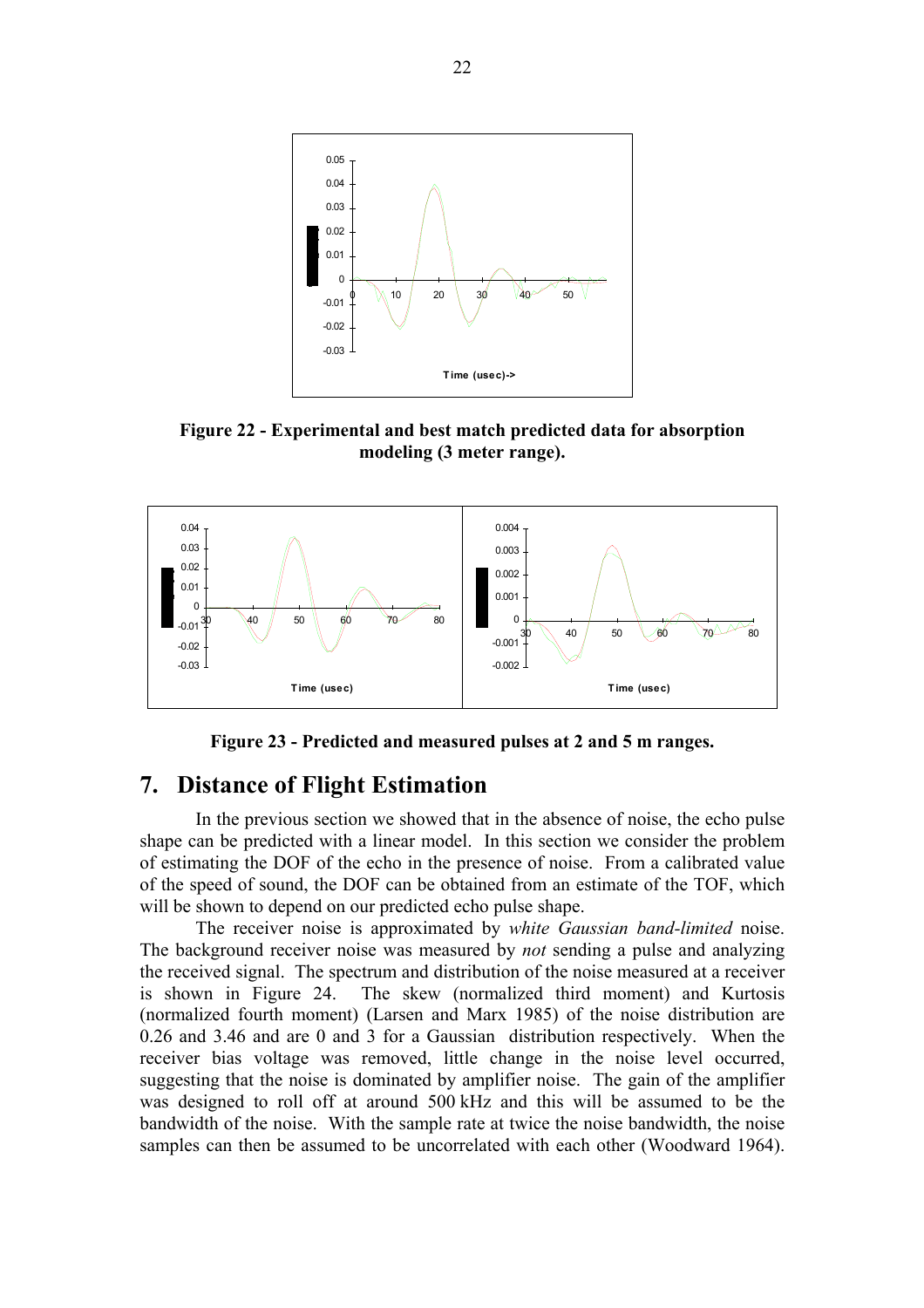Moreover the power spectral density of the noise,  $N_0$ , defined as the mean noise power per unit bandwidth can then be shown to be

$$
N_0 = \frac{\sigma_n^2}{W} = 2T_s \sigma_n^2 \tag{28}
$$

where *W* is the noise bandwidth and is half the receiver sampling frequency,  $\sigma_n^2$  is the variance of a noise sample, and  $T<sub>S</sub>$  is the sampling period.



**Figure 24 - Receiver noise spectrum and histogram from 512 samples on R2.** 

From the theory of radar (Woodward 1964), the maximum likelihood estimator for the arrival time of a pulse with additive white Gaussian noise is the time  $\tau$  that maximizes the cross correlation,  $Cor(\tau, \theta_T, \theta_R)$ , between the received pulse with noise,  $p(t)$ , and the actual pulse shape,  $rec(t, \theta_T, r_T, \theta_R, r_R)$ :

$$
Cor(\tau, \theta_T, \theta_R) = \frac{\int_a^b p(t)rec(t - \tau, \theta_T, r_T, \theta_R, r_R)dt}{\sqrt{\int_a^b p^2(t)dt \int_a^b rec^2(t, \theta_T, r_T, \theta_R, r_R)dt}}
$$
(29)

Note that the correlation,  $Cor(\tau, \theta_{\tau}, \theta_{\nu})$ , has been normalized to be between -1 and 1 and achieves 1 only when the echo pulse is exactly the same shape as the predicted pulse. The correlation also gives a measure of the degree of similarity between the two pulse shapes. The limits of integration, *a* and *b* are selected to cover the pulse duration. The parameters  $r_R$  and  $r_T$  can be adequately estimated from the approximate location of the pulse and so are not included as parameters in  $Cor(\tau, \theta_{\tau}, \theta_{\tau})$ . The angles to the normals of the transducers,  $\theta_R$  and  $\theta_T$  need not be known at this stage, rather the best match of a set of templates generated from a set of angles is used. For ranges of the reflector much larger than the transmitter separation, it is sufficient to use templates  $rec(t, \theta_T, r_T, \theta_R, r_R)$  with  $\theta_R$  and  $\theta_T$  equal, as in Figure 25. This limits the template search time with little effect on accuracy. Moreover the templates are normalized to unity energy so that the second integration in the denominator of equation (29) is not required.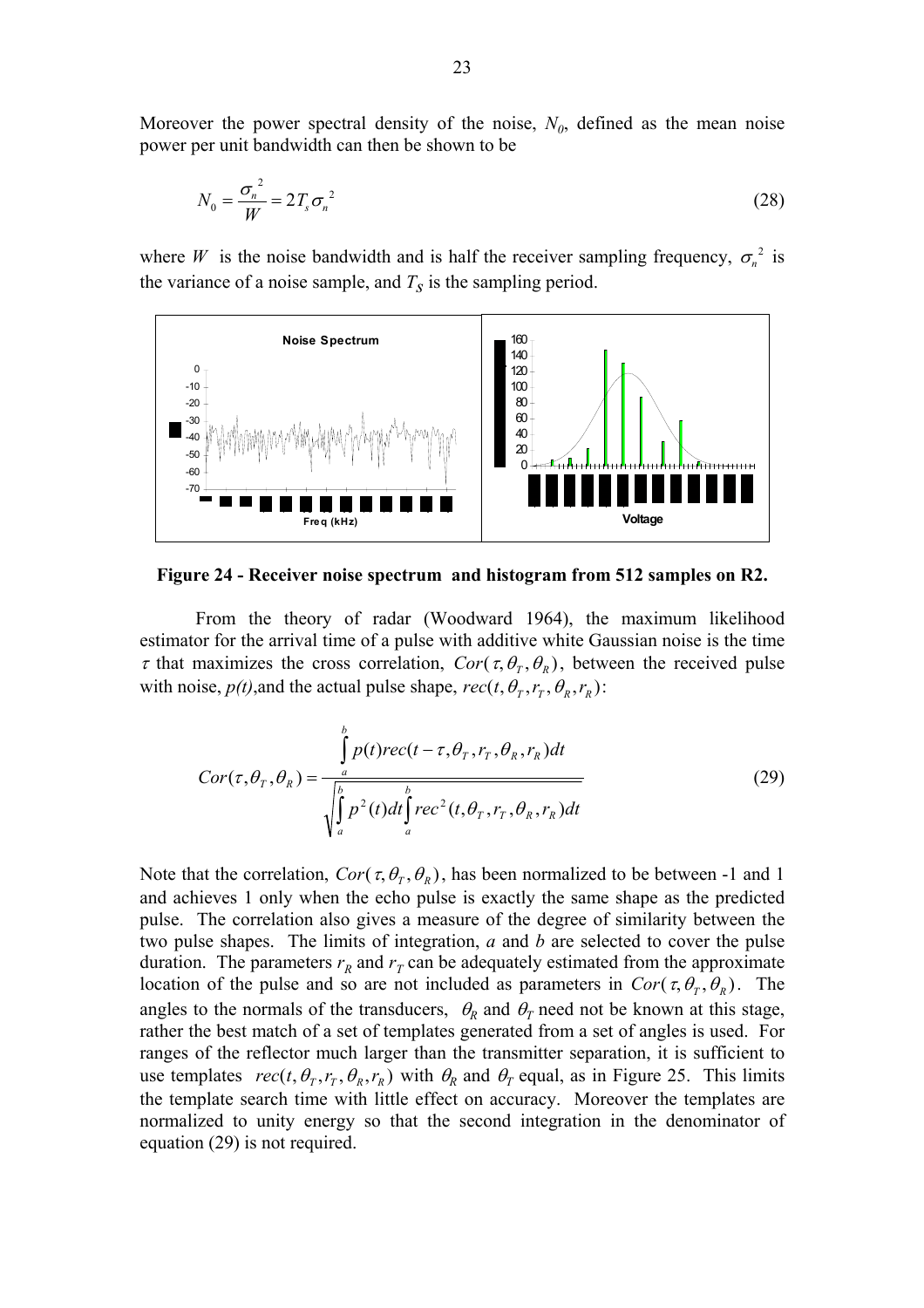

**Figure 25 - Measured correlation against**  $\theta_R = \theta_T$  **for a plane at**  $10^{\circ}$  **inclination to transmitter and receiver.**

In practice, discrete time versions of the signals are only available and so *Cor*  $(\tau, \theta_T, \theta_R)$  is evaluated at discrete times (1 µsec apart in our sensor) with summations rather than the integrals. To achieve sub-sample resolution, parabolic interpolation is performed on the maximum three samples of  $Cor(\tau, \theta_{\tau}, \theta_{\tau})$  to find a better estimate of the position of the maximum. If the three maxima  $y_0$ ,  $y_1$ , and  $y_2$ occur at integer sample numbers 0,1 and 2, the parabolic estimate of the position of the maximum is

$$
maxpos = \frac{y_2 - 4y_1 + 3y_0}{2(y_2 - 2y_1 + y_0)}
$$
\n(30)

## **7.1. Distance of Flight Jitter**

The estimate of DOF described above inevitably has errors due to receiver noise and actual physical variations in the TOF due to random properties of air, such as turbulence, local temperature fluctuations and gradients. These DOF estimate errors, called *jitter* here, need to be characterized so that the level of confidence of measurements and reflector discrimination can be determined.

We start by examining the jitter attributed to receiver noise. From Woodward (1964), when the energy of a pulse, *E*, is much larger than the noise power spectral density,  $N_0$ , the standard deviation of the correlation estimate of arrival time,  $\sigma_{R_2}$  is

$$
\sigma_R = \frac{1}{B} \sqrt{\frac{N_0}{2E}} \tag{31}
$$

where  $B$  is the bandwidth of the pulse defined by the normalized second moment of the pulse power spectrum:

$$
B = 2\pi \sqrt{\frac{\int |F|^2 (f - f_0)^2 df}{\int |F|^2 df}}
$$
(32)

where *F* is the Fourier transform of the pulse, *f* is frequency and  $f_0$  is the centroid of the power spectrum defined by: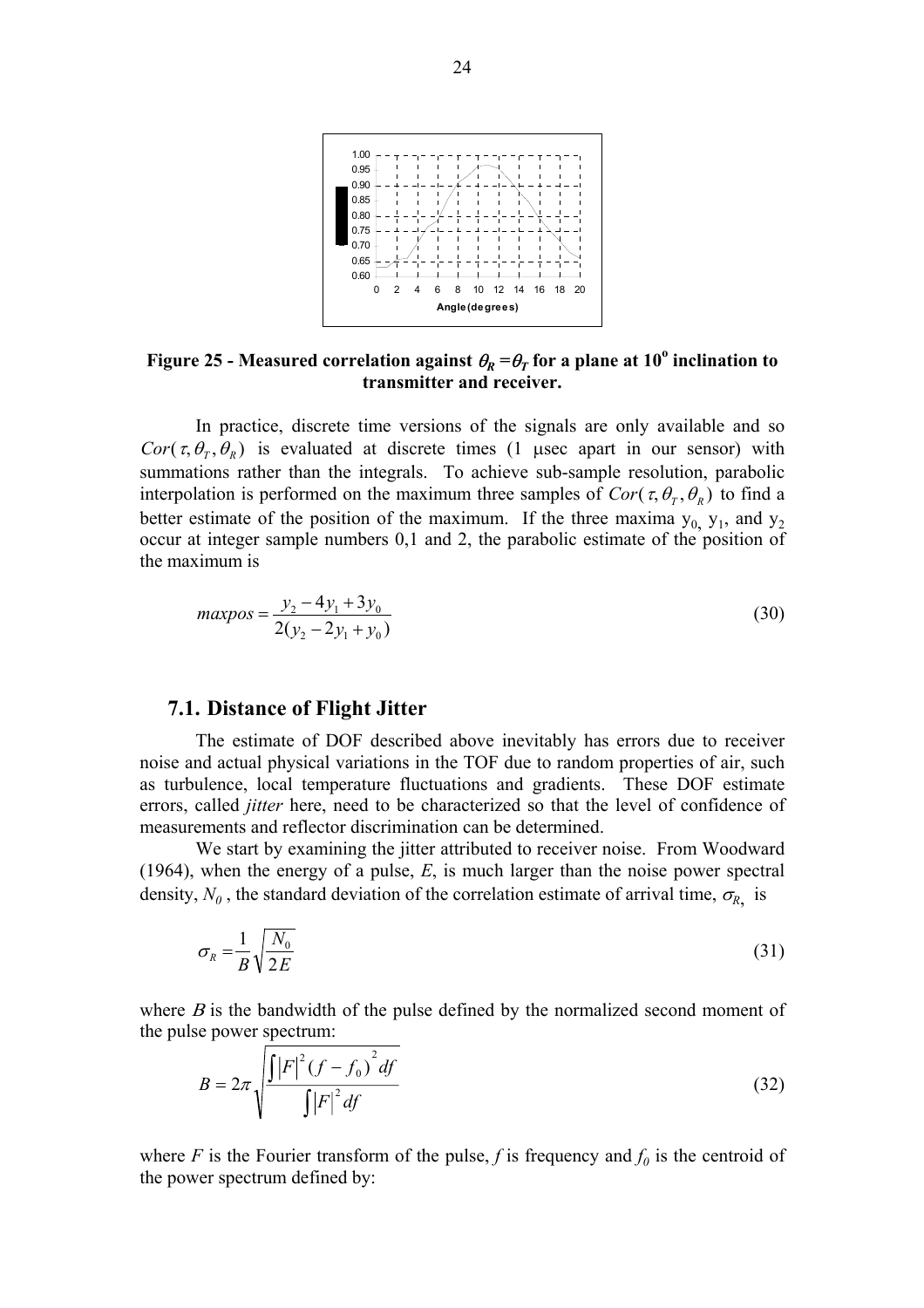$$
f_0 = \frac{\int |F|^2 f df}{\int |F|^2 df}
$$
\n(33)

For a typical reference echo pulse,  $f_0$  is 65 kHz and  $B/2\pi$  is 21 kHz. Equation (31) and (28) combine to give

$$
\sigma_R = \frac{\sigma_n}{B \sqrt{\sum_k rec(kT_s)^2}}
$$
\n(34)

where the integer sample number *k* sums over the pulse duration. The noise standard deviation on R1 is 0.96 mV and on R2 is 0.55 mV and can be assumed to be uncorrelated with a measured correlation coefficient of 0.02. From equation (34) and measured pulses at a range of 3 meters from an aligned plane (plane and sensor normals aligned), the results in the Table I are obtained for the standard deviations of the DOF due to amplifier noise.

| Stdev (mm) | Transmitter | Transmitter 2 |
|------------|-------------|---------------|
| Receiver 1 |             | ገ በን፤         |
| Receiver 2 | ) በ14       | በ በ13         |

**TABLE I Estimated DOF errors due to amplifier noise.** 

We now examine *measured* DOF data for an aligned plane at 3 meters range. Figure 26 shows the data plotted in time sequence. The standard deviation of the DOF data is 0.4 mm and has been found to depend on air flow conditions in the laboratory - the results here were collected with computer fans and air conditioning vents operating as might be the case in a typical office environment. From the results in Table I, it is clear that the jitter is *not* dominated by thermal noise in the amplifier. The jitter in the triggering of the data capture system has a standard deviation of less than 0.5 µsec or 0.17 mm from measurements and manufacturers specifications. Therefore most of the DOF jitter is attributed to variations in the TOF of the pulses through air.

The transmitters fire at approximately one second intervals in Figure 26 and there is a noticeable jitter correlation between receivers and also between receivers with different transmitters. The correlation between the jitter on two receivers listening to the same pulse is 0.997. The standard deviation of the *difference* between estimates of DOF on the two receivers for the same pulse is 0.040 mm. Table I implies the contribution due to amplifier noise is  $\sqrt{.023^2 + .013^2} = 0.027$  mm or about half .

The distribution of the jitter with 350 samples appears to be Gaussian as shown in Figure 27 and has a skew of -0.03 and Kurtosis of 2.82. The distribution of the difference of DOF for the two receivers with the same pulse, called *jitter difference*, also appears Gaussian with a skew of -0.14 and Kurtosis of 2.89. The correlation between the jitter difference and jitter is -0.1 to -0.2 for the combinations of receivers and transmitters. The correlation is 0.73 between jitter on DOF of a pulse from T1 and the successive pulse from T2 on the same receiver. The correlation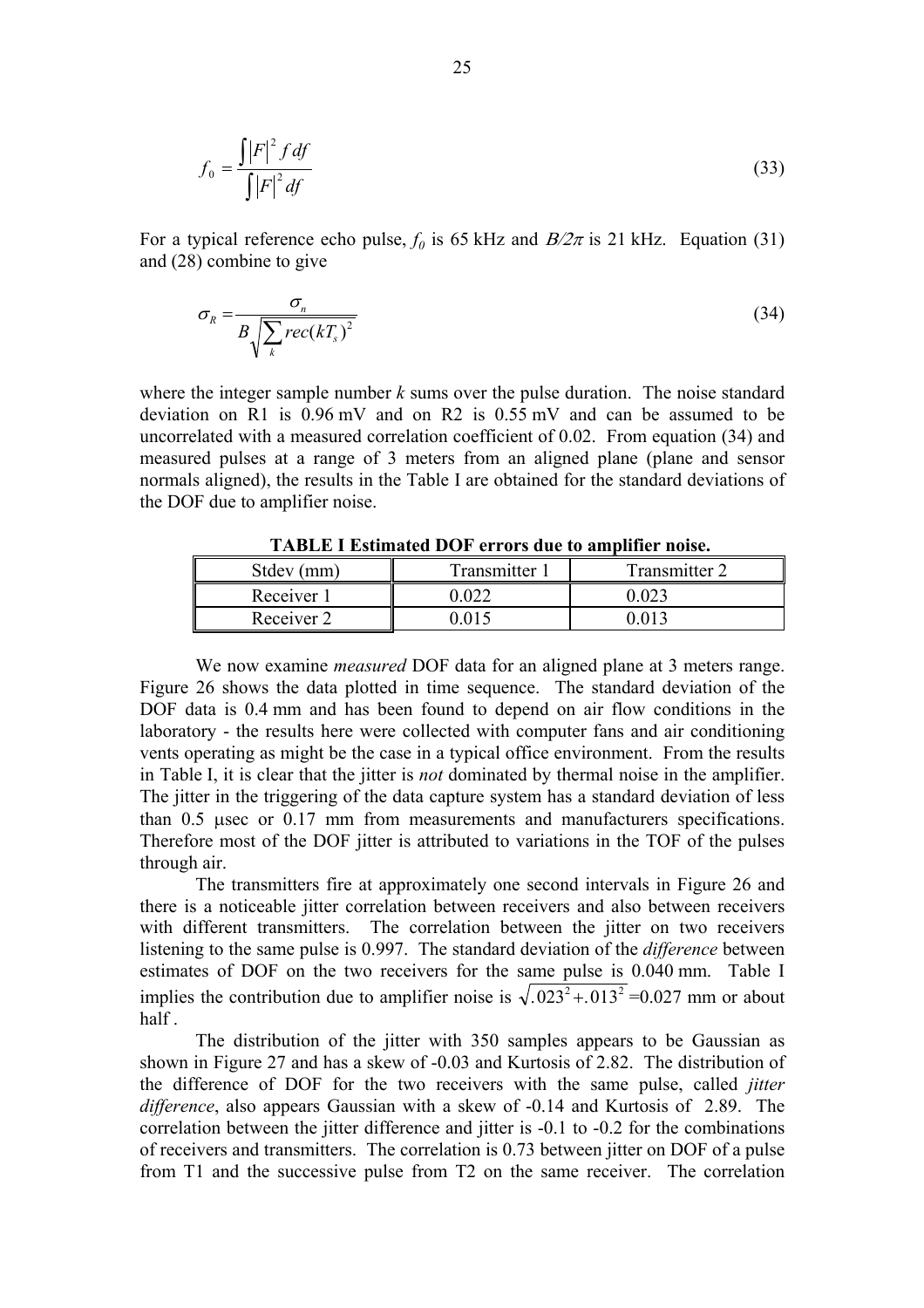between jitter differences on successive transmitters is 0.45. Therefore the covariance matrix **R** of Section 5.4 has significant off-diagonal elements. Correlation coefficients for experimental data at other DOFs are plotted in Figure 30. These are discussed in the next section.

The results above can be explained by local variations of the speed of sound slow enough to show correlation after times in the order of seconds. The spatial correlation of the speed of sound variations is high compared to the receiver spacing. This is necessary for high bearing accuracy with closely spaced receivers. These effects are most likely caused by the slow mixing of air of different temperatures, like a cold draft on a Winter's night. The increased fluctuation of DOF with increased air flow observed in the laboratory is consistent with this view. Other authors have reported similar results (Brown 1985 and Peremans 1993).

Figures 28 and 29 show the standard deviation of 400 samples of measured DOF and difference in DOF for a range of  $0.5$  m to 5 m of an aligned plane. The standard deviation at DOF less than 2 meters is mostly due to the data capture triggering component of 0.17 mm as discussed above. This data shows the effect of distance in the jitter of measurements and it can be seen that the jitter is somewhat spurious due to local air currents in the laboratory. The difference jitter in Figure 29 shows a more definite trend with distance. The difference jitter due to the amplifier noise is shown as the solid line and approaches the actual difference jitter as the range increases due to declining signal to noise ratio.



**Figure 26 - Measured DOF against sample for an aligned plane at 3 meters range. The top two traces are from transmitter T1 with receivers R1 and R2, and the bottom two closely spaced traces are T2 with R1 and R2.**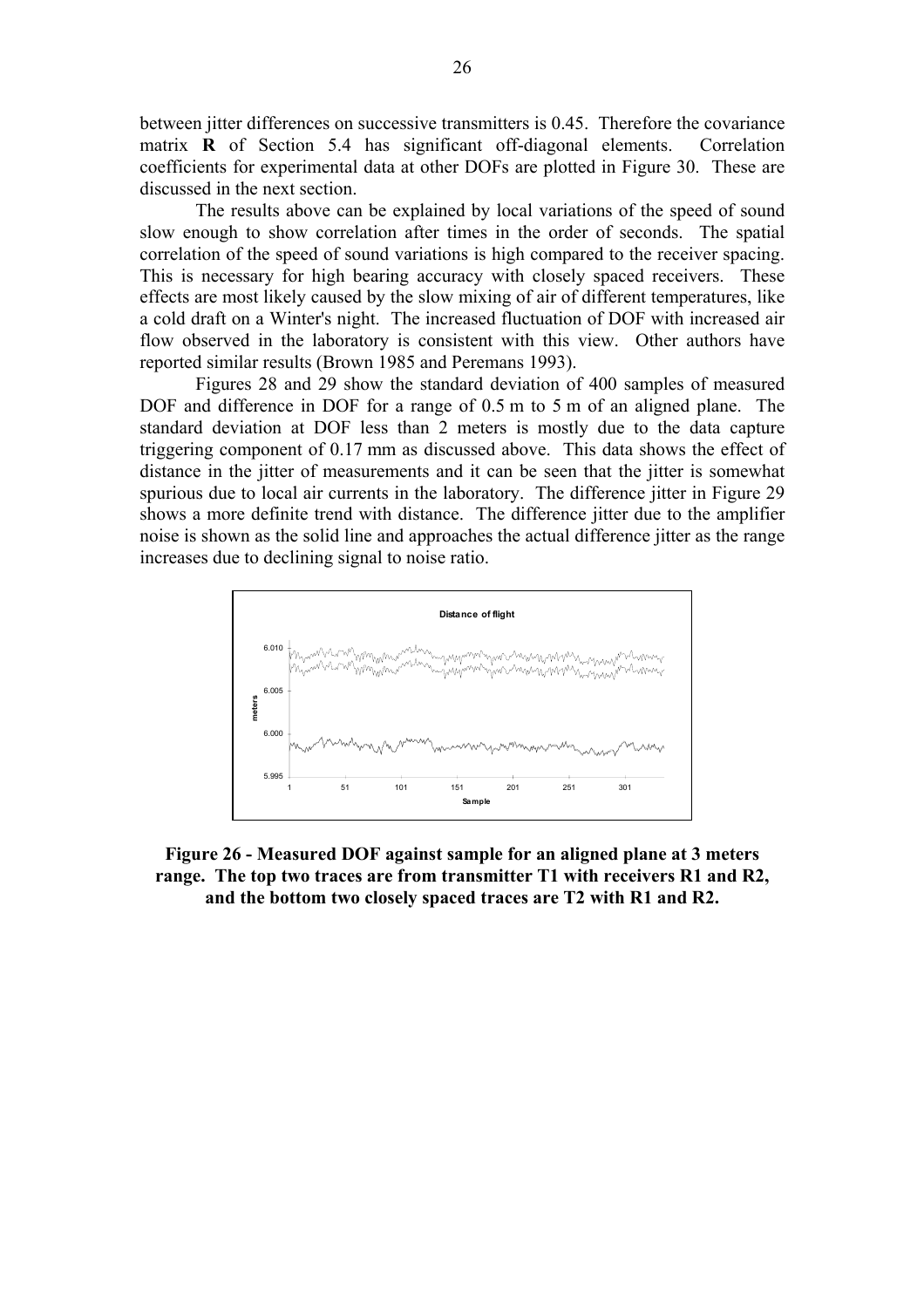

**Figure 27 - Measured distribution of DOF and Gaussian distribution with same standard deviation.** 



**Figure 28 - Standard deviation of measured DOF (400 samples each meter) and model for an aligned plane.**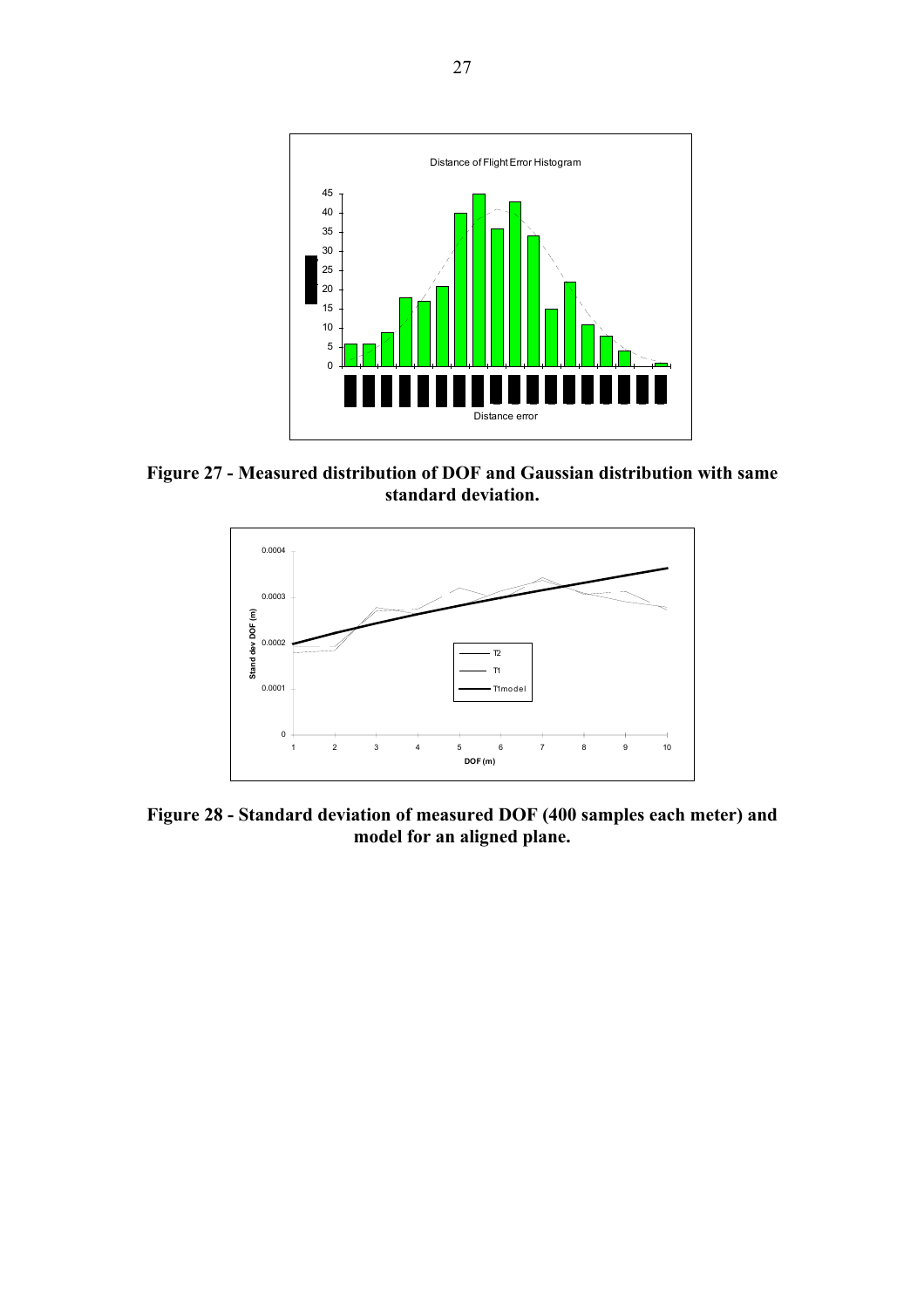

**Figure 29 - Standard deviation of measured difference in DOF for an aligned plane (triangles from T1, squares from T2) and the estimate amplifier noise (line) from measured echo energy, bandwidth and a fitted noise spectral density. The dashed line is that used in the model.** 



**Figure 30 - Significant correlation coefficients of measurements and model for an aligned plane.** 

## **7.2. A Model for Distance of Flight and Bearing Errors**

A simple model is presented for the standard deviation of the DOF and bearing estimates of the sensor. The model is employed for the statistical discrimination of planes, corners and edges presented in Section 5.4. We consider three contributions. The first contribution, *nair*, is due to fluctuations in the speed of sound, and the second, *ntrig*, is due to jitter in the data capture triggering. The third contribution, *namp*, is due to the amplifier noise and is estimated from known pulse and amplifier noise characteristics. The noise in the DOF from transmitter T (1 or 2) and receiver R (1 or 2) is denoted by  $ndof_{TR}$ 

$$
ndof_{TR} = nair_{TR} + ntrig_{TR} + namp_{TR}
$$
\n(35)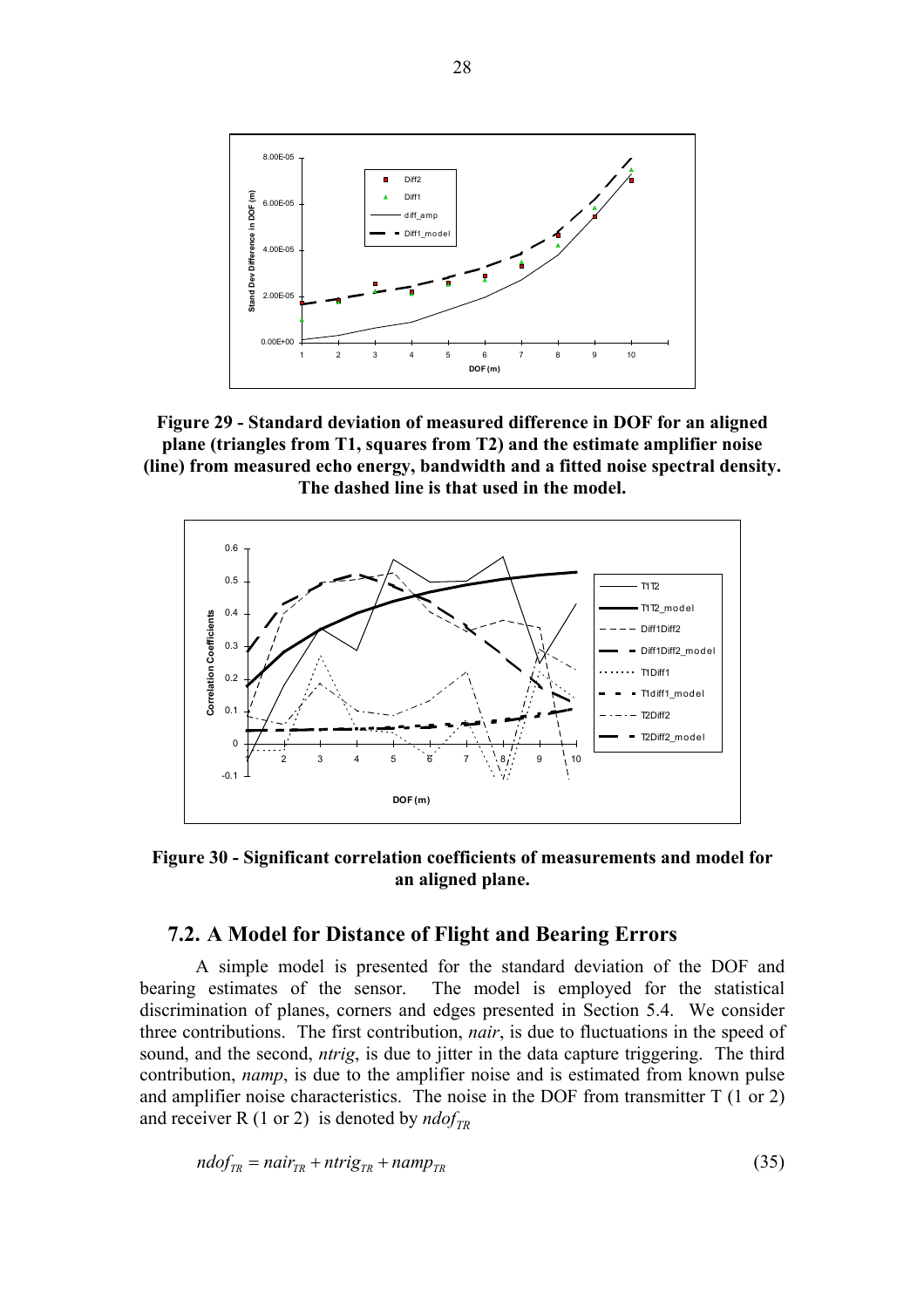and is described in terms of noise variables *n's* which are each independent, zero mean, Gaussian, unity variance random variables:

$$
nair_{TR} = \sigma_{air} (k_a \mathbf{n}_a + k_{alocal} \mathbf{n}_{aT} + (-1)^{R-1} (k_{diff} \mathbf{n}_{diff} + k_{difflocal} \mathbf{n}_{diff}) )
$$
  
\n
$$
ntrig_{TR} = \sigma_{trig} (k_{trig} \mathbf{n}_{trigT} + (-1)^{R-1} k_{trigdiff} \mathbf{n}_{trigdiff})
$$
  
\n
$$
namp_{TR} = \sigma_{ampTR} \mathbf{n}_{ampTR}
$$
\n(36)

where the *k's* are fixed constants defined to have a sum of squares of 1 within each contribution so that *nair's* and *ntrig's* all have variances  $\sigma_{air}^2$  and  $\sigma_{trig}^2$ . Each term in equation (36) has a physical explanation. The terms  $k_a n_a$  and  $k_{diff} n_{diff}$  are due to the jitter and jitter difference common to all four DOF measurements. The  $k_{alocal}$ *n*<sub>aT</sub> and *k*<sub>difflocal</sub>**n**<sub>diffT</sub> terms account for correlation between receiver measurements taken at the same time. The  $k_{trig}$  $n_{trigT}$  is the jitter in triggering the data capture system common to both receivers and  $k_{trigdiff}$  *n<sub>trigdiffT</sub>* is the trigger jitter in the difference of the receivers. The  $\sigma_{ampTR}$ *n<sub>ampTR</sub>* term is the independent contribution due to amplifier noise on each receiver/transmitter combination and  $\sigma_{ampTR}$  is obtained from  $c\sigma_R$  in equation (34) and is a function of the amplifier noise, pulse energy and bandwidth, all of which are known by the sensor software.

The jitter variance attributed to air,  $\sigma_{air}$ , is assumed to be proportional to the DOF, *dof* 

$$
\sigma_{air}^2 = \sigma_a^2 dof \tag{37}
$$

This makes the reasonable assumption that the air path is composed of many independent jitter elements whose net sum is the overall contribution.

From equation (36) we can evaluate the variances of the DOF

$$
\sigma_{ndof_{T1}}^2 = \sigma_{air}^2 + \sigma_{trig}^2 + \sigma_{ampT1}^2 \tag{38}
$$

From equation (8), the bearing noise,  $n_{\alpha T}$  and its noise variance,  $\sigma_{n\alpha T}^2$  from transmitter T is given by

$$
n_{\alpha T} = \frac{2\sigma_{air} \left(k_{diff} \mathbf{n}_{diff} + k_{difflocal} \mathbf{n}_{diffT}\right) + 2\sigma_{trig} k_{trigdiff} \mathbf{n}_{trigdiff} + \sigma_{ampT1} \mathbf{n}_{ampT1} - \sigma_{ampT2} \mathbf{n}_{ampT2}}{d}
$$

$$
\sigma_{n\alpha_{T}}^{2} = \frac{4\sigma_{air}^{2} \left(k_{diff}^{2} + k_{difflocal}^{2}\right) + 4\sigma_{trig}^{2} k_{trigdiff}^{2} + \sigma_{ampT1}^{2} + \sigma_{ampT2}^{2}}{d^{2}}
$$
(39)

The covariance matrix **R** of the measurement noise vector  $[ndof_{11} n_{\alpha1} ndof_{21} n_{\alpha2}]^T$  is given by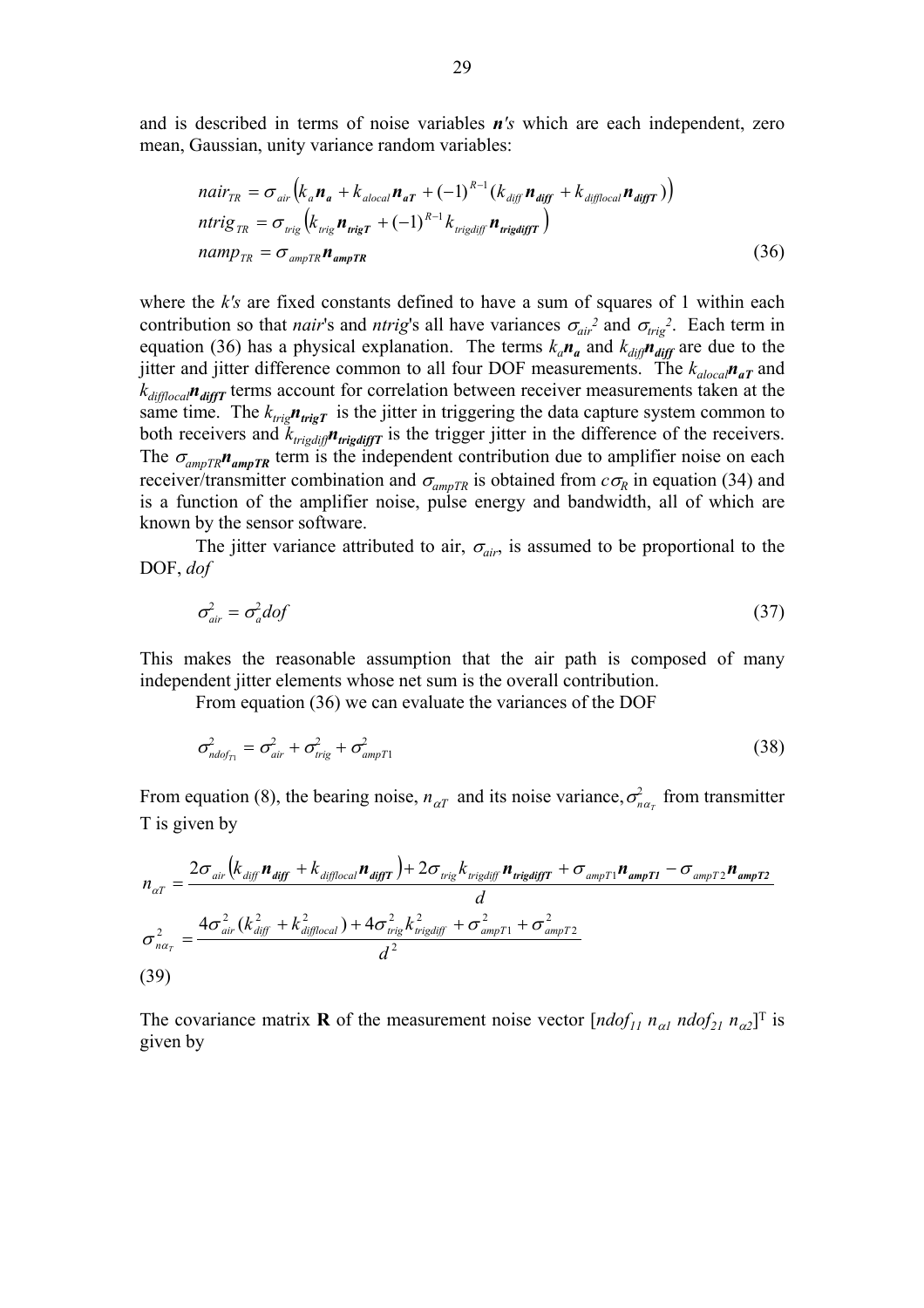$$
\mathbf{R} = \begin{bmatrix} \sigma_{ndof_{11}}^{2} & \sigma_{ndof_{11}na_{1}} & \sigma_{ndof_{11}ndof_{21}} & \sigma_{ndof_{11}na_{2}} \\ \sigma_{ndof_{11}na_{1}} & \sigma_{nG_{1}}^{2} & \sigma_{ndof_{21}na_{1}} & \sigma_{na_{1}na_{2}} \\ \sigma_{ndof_{11}ndof_{21}} & \sigma_{ndof_{21}na_{1}} & \sigma_{ndof_{21}}^{2} & \sigma_{ndof_{21}na_{2}} \\ \sigma_{ndof_{11}na_{2}} & \sigma_{na_{1}na_{2}} & \sigma_{ndof_{21}na_{2}} & \sigma_{na_{2}}^{2} \end{bmatrix}
$$
(40)

Each of these components is a simple function of  $\sigma$ 's, *k*'s and *d*:

$$
\sigma_{ndof_{11}n\alpha_{1}} = \frac{2\sigma_{air}^{2}(k_{diff}^{2} + k_{difflocal}^{2}) + 2\sigma_{trig}^{2}k_{trigdiff}^{2} + \sigma_{amp11}^{2}}{d}
$$
\n
$$
\sigma_{ndof_{11}ndof_{21}} = \sigma_{air}^{2}(k_{a}^{2} + k_{diff}^{2}), \sigma_{ndof_{11}n\alpha_{2}} = \frac{2\sigma_{air}^{2}k_{diff}^{2}}{d}, \sigma_{ndof_{21}n\alpha_{1}} = \frac{2\sigma_{air}^{2}k_{diff}^{2}}{d}, \sigma_{n\alpha_{1}n\alpha_{2}} = \frac{4\sigma_{air}^{2}k_{diff}^{2}}{d}
$$
\n
$$
\sigma_{ndof_{21}n\alpha_{2}} = \frac{2\sigma_{air}^{2}(k_{diff}^{2} + k_{difflocal}^{2}) + 2\sigma_{trig}^{2}k_{rigdiff}^{2} + \sigma_{amp21}^{2}}{d}
$$
\n(41)

The above model has been fitted, using a spreadsheet with trial and error, to the experimental data in Figures 28, 29 and 30, and reasonable agreement has been obtained. The following values have been employed:

$$
\sigma_a = 0.0001 m^{0.5}
$$
,  $k_a = 0.83$ ,  $k_{alocal} = 0.55$ ,  $k_{diff} = 0.044$   
 $k_{difflocal} = 0.01$ ,  $\sigma_{trig} = 0.00017m$ ,  $k_{trigdiff} = 0.04$ ,  $k_{trig} = 0.9992$ 

The values of half of the constants are approximately independent of air conditions experienced in the laboratory. Over four experiments under varying air conditions, the following constants varied significantly:

$$
\sigma_a = 0.00008 - 0.0003 m^{0.5}
$$
,  $k_a = 0.83 - 0.93$ ,  
\n $k_{alocal} = 0.35 - 0.55$ ,  $k_{diff} = 0.023 - 0.049$ 

A calibration procedure may be necessary in practice if high precision error estimates are required by an application.

The experimental results for an aligned plane have been presented to show the jitter effects due to the air propagation medium. More generally, the covariance matrix for off-axis planes and other reflectors share the same air propagation and data capture jitter characteristics but have different components due to amplifier noise, since the bandwidth and energy of the pulses are dependent on the angle of transmission and reception and reflector efficiency. Since the bandwidth and energy are easily predicted from our linear model, we can estimate our covariance matrix **R** for all received pulses. The bandwidth versus range and angle is plotted in Figure 31. Note that as bandwidth decreases, the amplifier noise contribution to the jitter increases and the overall error becomes less correlated as a result.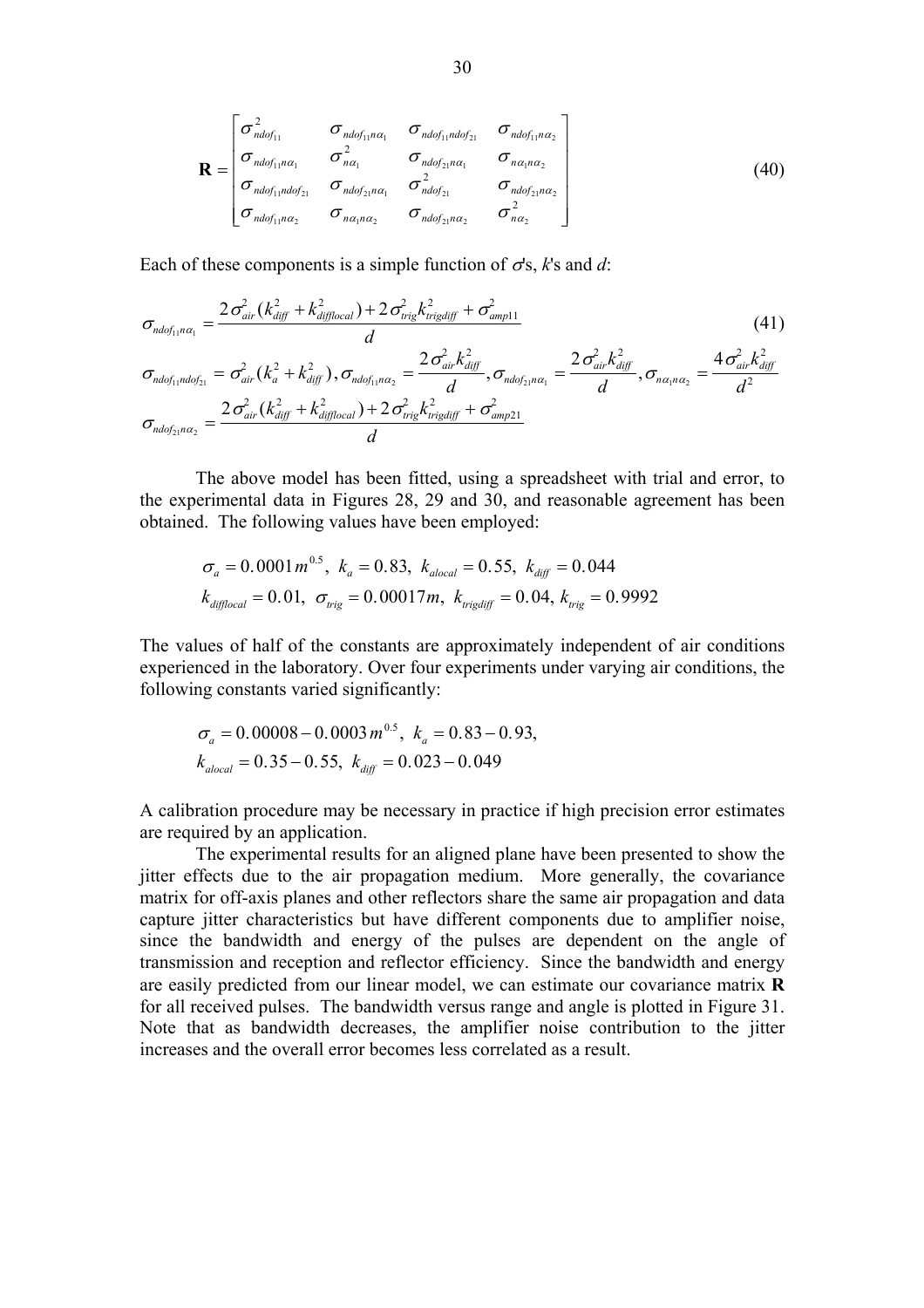



# **8. Rejecting Overlapping Echoes and Disturbances with Templates**

In cluttered environments there is the possibility that echoes from different reflectors may overlap at a receiver. This can result in errors in arrival time estimation. In Figure 32, the estimated arrival time of an echo pulse is considered when an identical but delayed pulse is added. The error is defined as the difference between the actual arrival time of the first pulse and the estimate of arrival time based on the maximum correlation, defined in equation (29), of the overlapping pulses with the original pulse. A reference pulse at 1 meter range from an aligned plane is employed in Figure 32. Errors of up to 3 µsec can occur which are sufficient to disturb the bearing estimate significantly. Also plotted in Figure 32 is the correlation between the reference pulse and the overlapping pulses.

We *reject* arrival time estimates when the correlation coeefficient is below a threshold of 0.8. This eliminates almost all overlapping pulses. We do not attempt to separate overlapping pulses in this paper. The correlation drops to below 0.8 when there is detectable error in the arrival time estimate, with the exception of closely spaced overlapping pulses separated by less than 5 µsec. Noise disturbances that do not match the pulse shape are rejected also based on the correlation coefficient.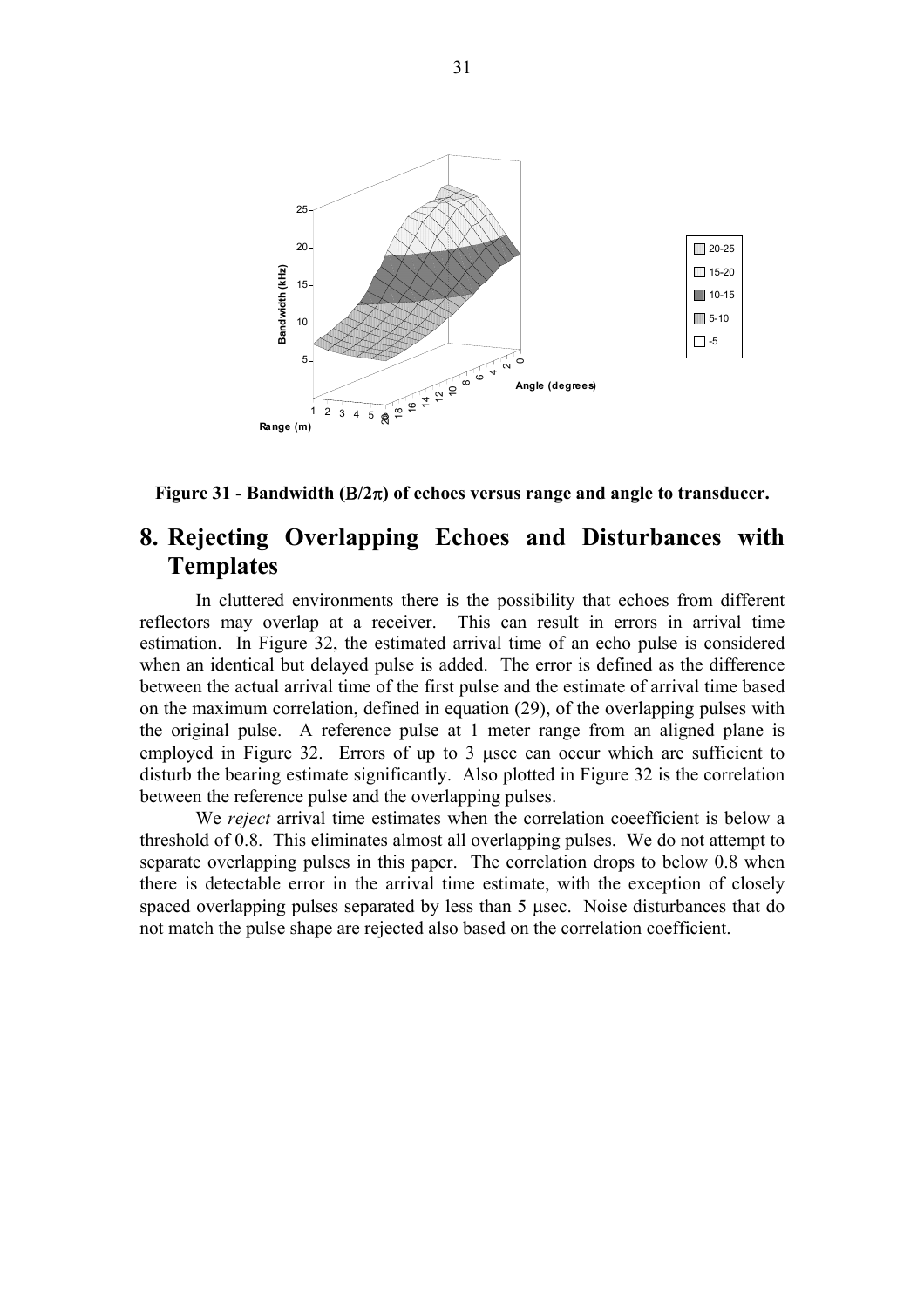

**Figure 32 - Error introduced when two equal pulses overlap.**

# **9. Experimental Results**

## **9.1. Absolute Accuracy Tests**

The tests described in this section are designed to test the accuracy of the *mean* readings of the sensor. This establishes that our sensor estimates are *unbiased* and that the standard deviation of the readings then can be assumed to represent approximately the true error standard deviations. We test both the range and bearing accuracies, taking care to assess the accuracy of our test procedures.

#### **Test 1 - Range using Aligned Plane**

We positioned an acrylic plane at 200 mm increments from 2 meters up to 4 meters using a tape measure for range and the reflection of a laser off the plane for alignment. At each point 100 readings were taken. The plane was repeatedly positioned at 3 meters to assess the accuracy of the physical positioning. The speed of sound was calibrated by using a straight line fit to the measurements and the errors are shown in Figure 33. The standard deviations of the sets of 100 measurements are plotted with a dashed line. The measurement errors at 3 meters reflect the position accuracy of the plane and indicate that the sensor readings have very little bias in the mean range.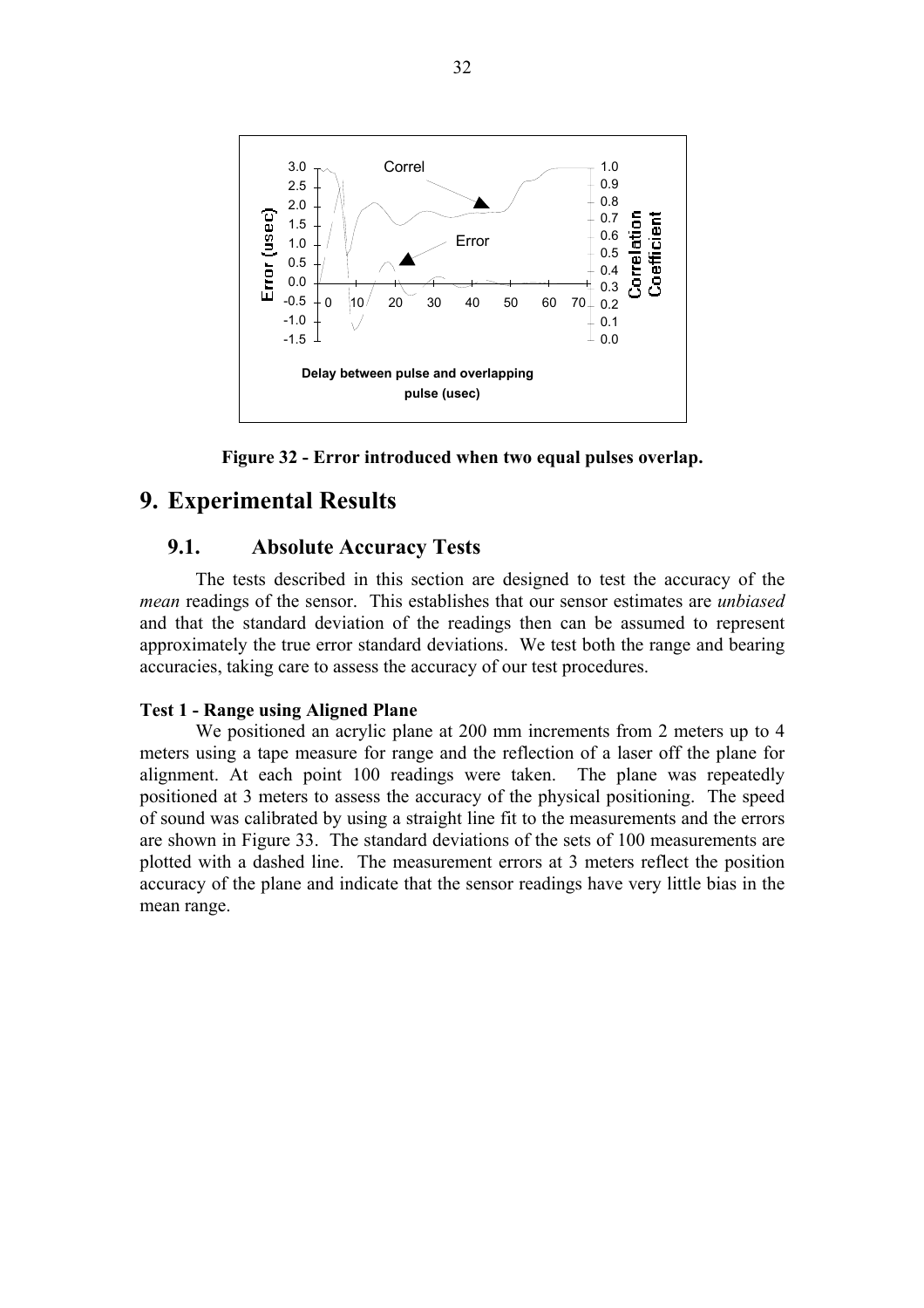

**Figure 33 - Absolute Errors (points) in Mean Range and Standard Deviation of measurement (dotted line).** 

#### **Test 2 Bearing at 4 meters with a corner.**

We took measurements in a direction perpendicular to the sensor look direction. At a range of 4 meters we moved a corner in 200 mm increments to 1 meter off axis and then back to 0 and then -1 meter off axis. The results are shown in Figure 34 where it can be seen that the errors are less than  $0.2^{\circ}$  over a  $20^{\circ}$  range. Moreover, there is no apparent bias in our measurements compared to the standard deviation.



**Figure 34 - Measured errors in bearing angle (points) and standard deviation of measurements (line) of a corner at range of 4 meters.**

## **9.2. Imperfect Reflector Effects**

Due to the high precision of the sensor, effects due to undulations and deviations from flatness in planes and corner surfaces may become significant. The statistical hypothesis test in Section 5.4 will reject planes that cause deviations from a perfect image in the order of  $0.2^{\circ}$  (10 mm at 3 m) which can occur in some indoor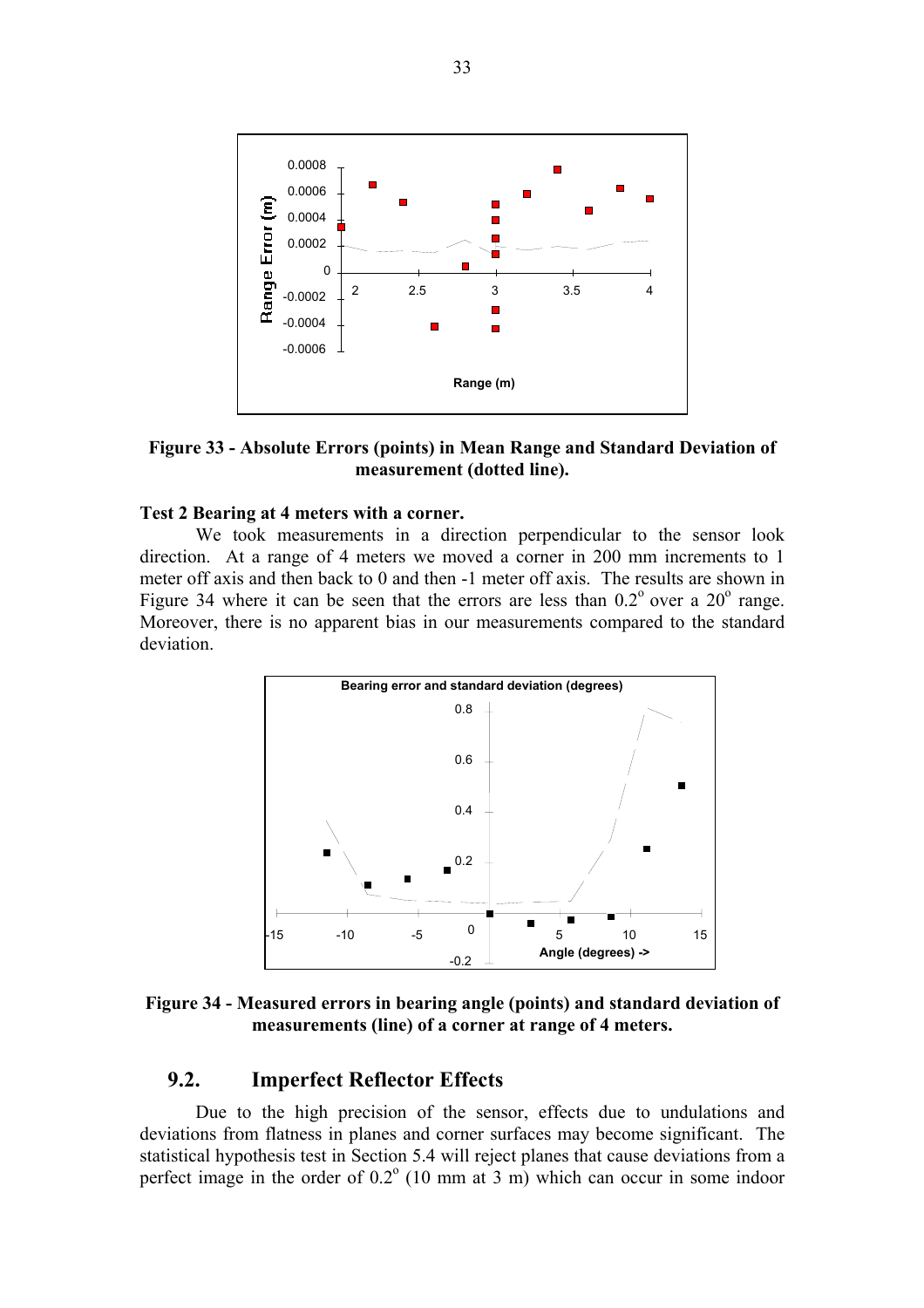surfaces. For this reason the hypothesis test needs to be relaxed when imperfect reflectors are anticipated in the environment. However, if for example environmental features of interest to robot localization are known to be geometrically well formed, such as doors, flat walls, windows and right-angled corners, the statistical test of Section 5.4 should be used since it will reject other imperfect targets not of interest. A glass sheet gave good experimental results within the confidence level of the test. A Lucite cast acrylic sheet deviated from flatness sufficiently to exceed our confidence level threshold.

## **9.3. Classification Experiments.**

In order to account for imperfections in our test reflectors, such as acrylic planes and "cylindrical" edges, we have relaxed our criterion for classifying geometric targets in this section. For experimental purposes we have employed thresholds on *m* in equation (16), to allow for the imperfections in our test reflectors. The thresholds employed in the data are  $0.8^\circ$  in bearing and 2.4 mm in DOF. These values still allow discrimination of planes and corners to a range of 8 meters and edges to a range of 2 meters. We define regions of detectability in which the reflector is classified correctly on more than 50% of readings and incorrectly less than 1% - the remainder being "unknown" classifications. Only on the boundaries of the regions does the 50% classification success occur, with nearly 100% successful classifications occurring within the boundary.

Figures 35 and 36 show the results of the sensor classification performance. The limitations are primarily due to the signal to noise ratio of the receiver. There are limits to detecting reflectors near the sensor due to the sharp angle to normals of the transducers to the reflector, since all transducer beam widths must overlap to detect and classify a reflector. Another limitation is in the template set used. We have employed pulse templates from  $0^{\circ}$  to  $20^{\circ}$  in steps of  $1^{\circ}$  in bearing, and assumed that the transmitter angle to normal equals the receiver angle. For planes and edges very close to the sensor these angles can be quite different, producing unrecognizable pulse shapes that are below the correlation threshold. The same problem occurs for angles much greater than 20°. Although a larger template set could have expanded the beam width, signal amplitudes at large angles are small and have poor signal-to-noise ratios. The large cylinder was not recognized as a point at close ranges due to the difference in reflection points from the two transmitters exceeding the  $0.8^\circ$  threshold. The sensor has less range for the cylinders compared to planes and corners due to the smaller reflected energy detected at the receiver.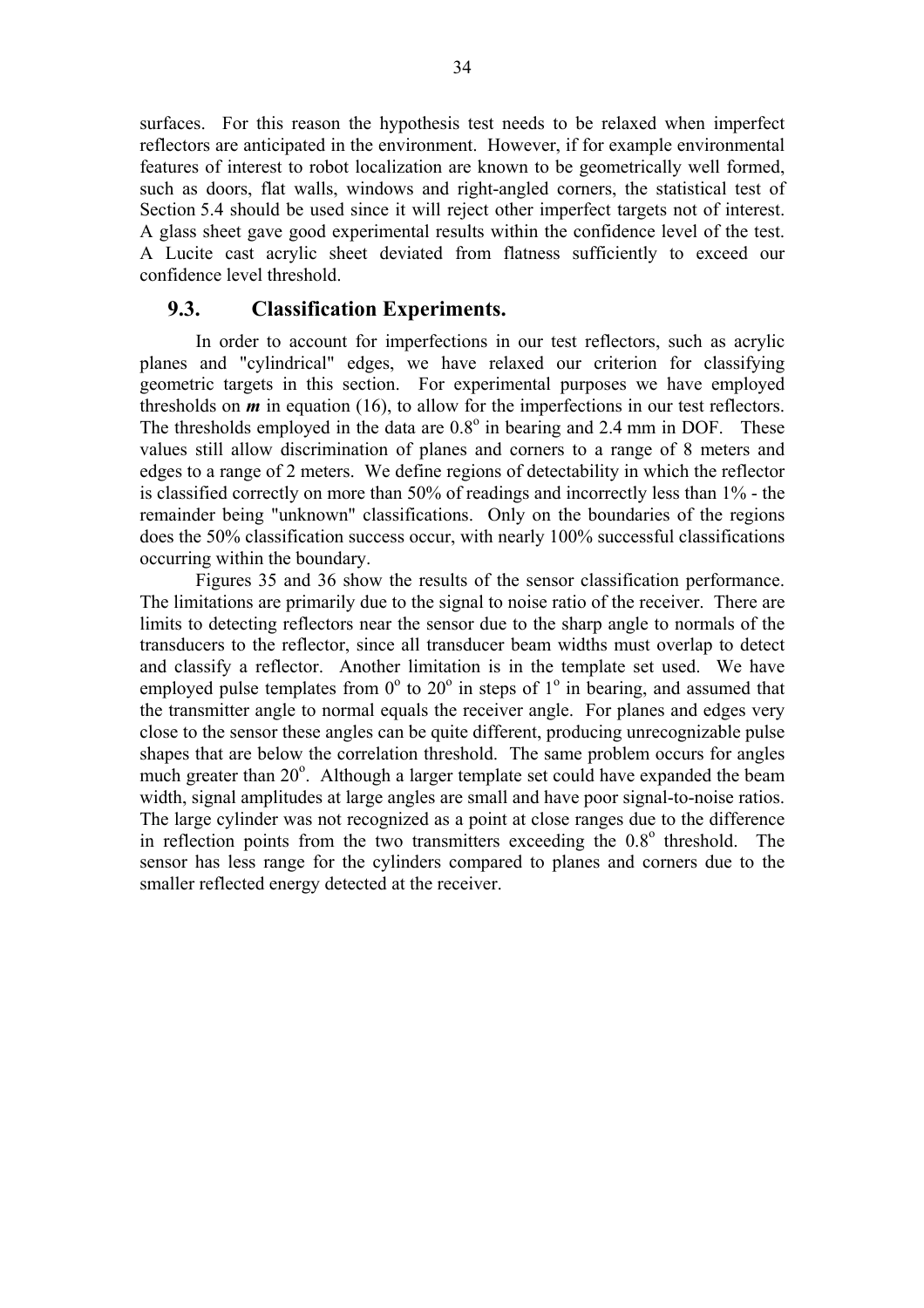

**Figure 35 - Axis Definition and Measured Region of Detectability for a Plane.** 





## **9.4. Sensor Discrimination**

To demonstrate the best discrimination achieved by the sensor, two 13 mm diameter cylinders 1 meter tall were positioned at a range of 750 mm with centres 30 mm apart and rotated until the sensor could only just discriminate the targets as shown in Figure 37. The difference in range of the cylinders is 10 mm and difference in bearing is  $1.9^\circ$ . The limiting factors were the correspondence problem of associating the two echoes on each receiver and overlapping of the pulses. We reject arrival times when there is any possibility of ambiguity. This means reflectors must be separated in range by at least 9 mm, as discussed in Section 3. Echo overlap also becomes a limitation at range separations around 10 mm.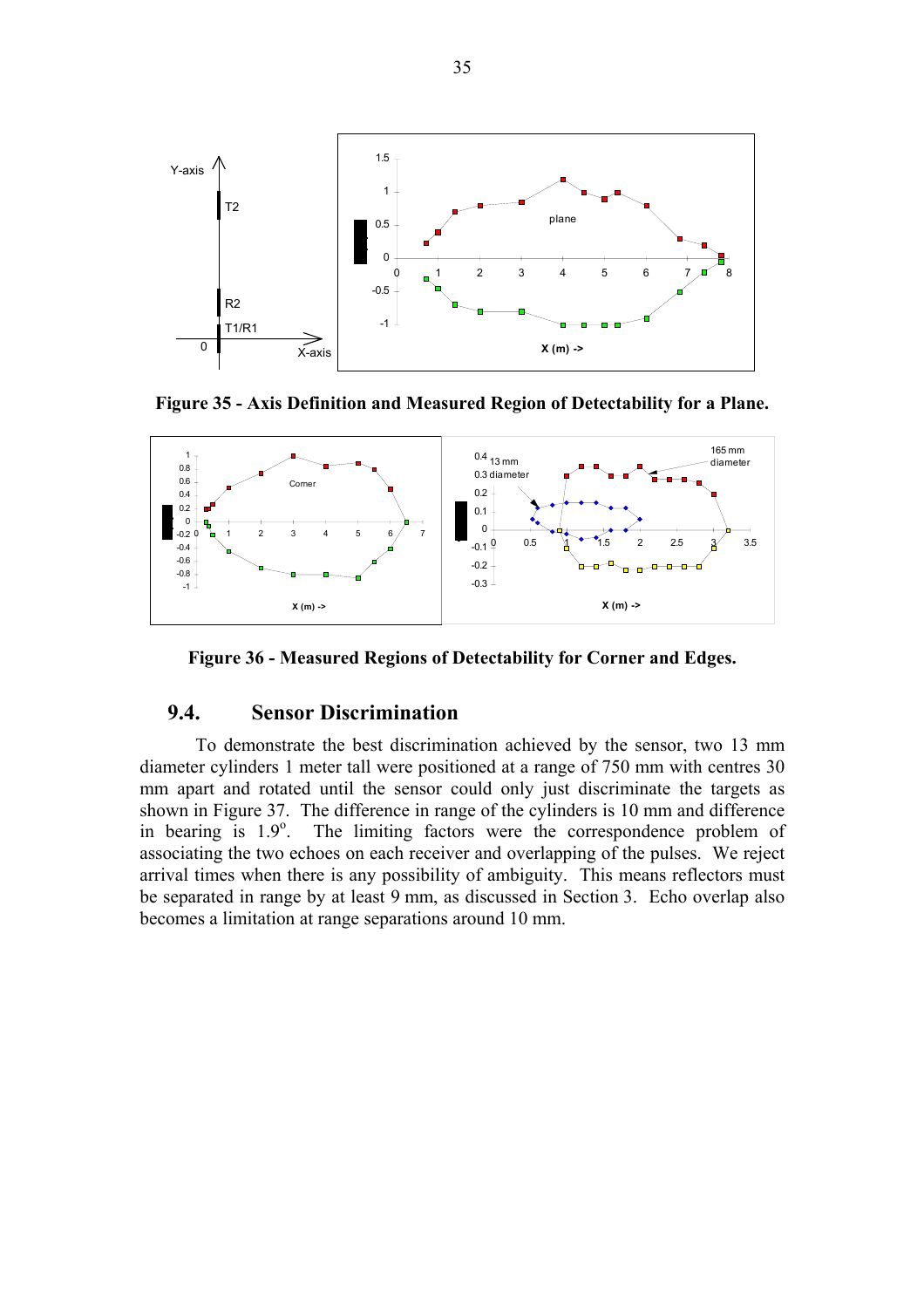

**Figure 37 - Resolution demonstration of the sensor with two closely space cylindrical targets, plotted in meters with 10 mm grid.** 

## **9.5. Multiple Target Demonstration**

To demonstrate simultaneous multiple target identification, a cylindrical table leg is positioned near a corner in the field of view of the sensor as shown in Figure 38. All three target types are correctly classified and localized simultaneously with one measurement cycle of the sensor. Note that the corner orientation is not reported by the sensor since only the position of corners can be determined by the sensor. The orientation and the position of the normal of planes are reported. The echo data from both transmitters and receivers is shown in Figure 39, where the echoes are labeled with their target type.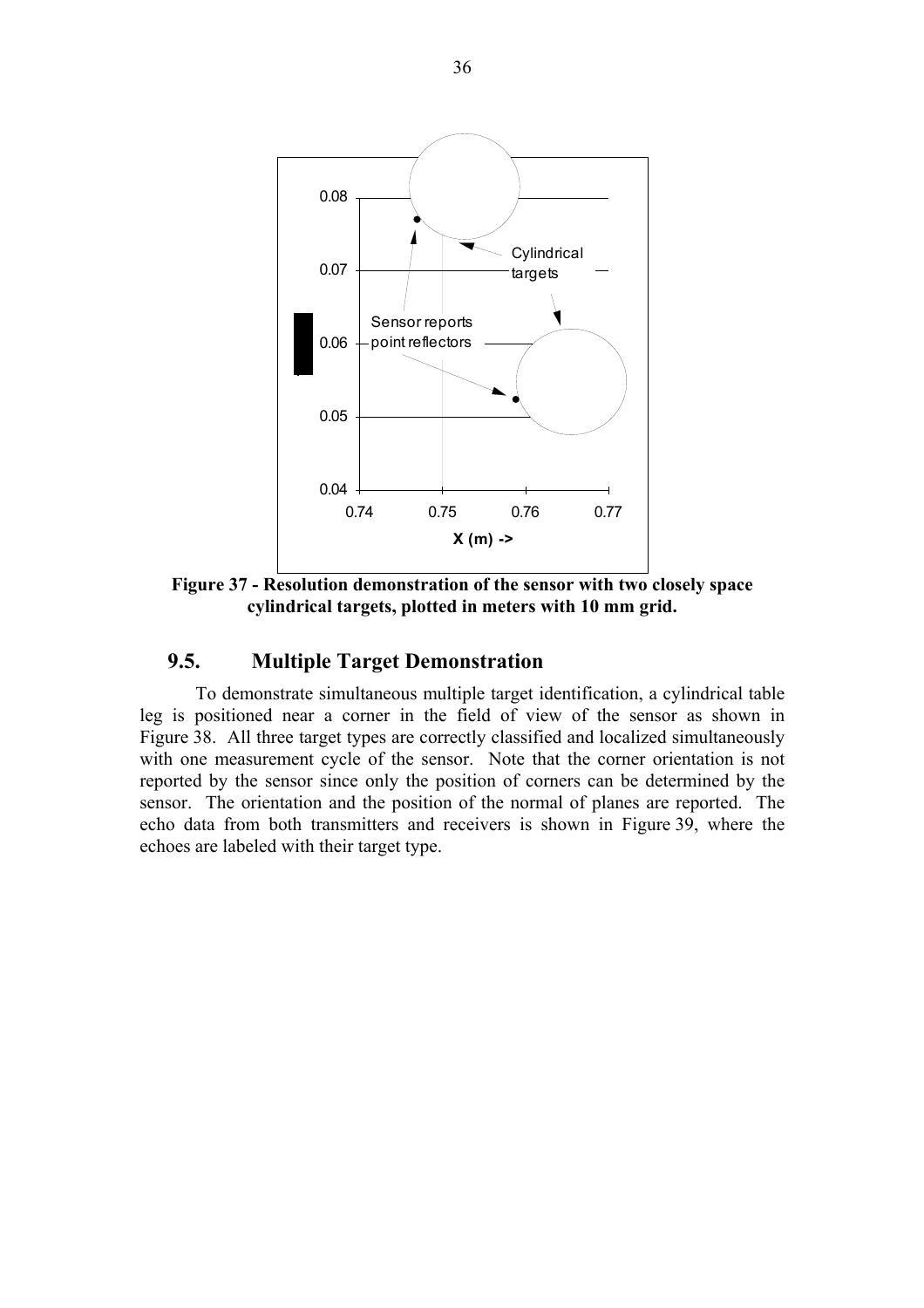

**Figure 38 - Multiple target classification demonstration - a 25 mm diameter table leg is seen as an edge, and a corner and plane are reported (distances in meters).** 



**Figure 39 - Received echo data corresponding to Figure 38.**

## **9.6. Processing Speed**

The software for the sensor was implemented in C on a PC 386 running at 33 MHz. Echo pulses were identified by looking for maxima above the noise floor and above neigbouring peaks within a pulse width. This meant that the correlation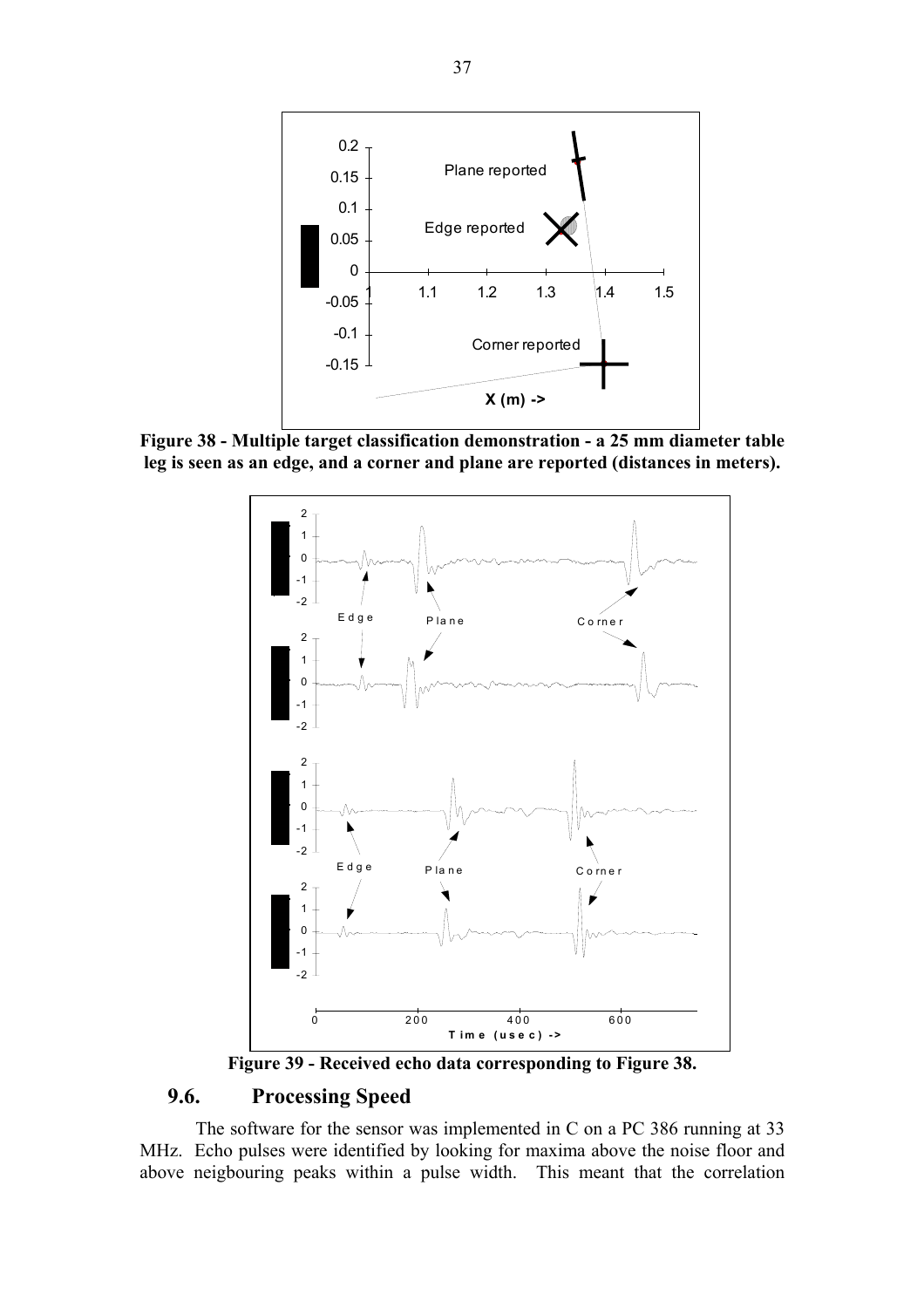processing was performed only on the actual candidates for the echo and not the entire signal. When all 20 templates were correlated with each echo, the processing and sensing time was the order of a 1 second for one reflector. This includes graphic display and communications overhead to the data capture system. A faster approach and almost as accurate is to correlate every second template angle with each echo until a local maximum in template angle occurs. This results in three times the speed for one reflector.

The template matching process naturally lends itself to parallel processing arrival times could be extracted on both receivers from both transmitters in parallel. The association of these arrival times is trivial due to the sensor arrangement of closely spaced receivers. Parallel processing would conceivably allow data processing to be performed at the maximum measurement rate determined by the speed of sound. Measurement rates of the order of 10 Hz could be achieved with the sensor range of 7 meters.

## **10. Conclusions and Future Work**

A novel sonar sensor configuration and processing approach has been presented that can accurately classify and localize planes, corners and edges without sensor movement. This has been achieved by adopting physical models for transmission, propagation, reflectance and reception of ultrasonic pulses combined with optimal arrival time processing, all with a reasonable computational burden. The sensor range and bearing accuracy and target discrimination are often limited only by the fundamental properties of the transducer, air and reflectors, rather than the sensor data processing.

This paper has shown theoretically that two transmitters and two receivers are necessary and sufficient for classifying the useful indoor geometric targets of planes, corners and edges. This minimal configuration has been implemented as an experimental prototype. Range and bearing measurements with errors less than a millimeter and 0.1 degrees have been verified out to 8 meters range. Discrimination of targets separated by as little as 10 mm has been achieved due the narrow pulse shape emitted from the transmitter. Thus the sensor has the capability to work effectively in cluttered environments.

A template matching approach has been effective in optimally estimating the echo arrival times. Echo shapes for different transmitting and receiving angles and ranges are generated and stored. By choosing the best correlation match between the incoming echo and the template set, the optimal arrival time can be estimated. Two arrival times from the stereo receivers generate a bearing estimate. By transmitting two pulses from different transmitters, targets can be classified as planes, corners, edges or unknown. Maximum likelihood estimators for classifying echoes into these target types have been presented in this paper.

A novel feature of the sensor design is the close spacing of the receivers. This significantly reduces the possibility of ambiguity in associating arrival times from the two receivers to physical targets. Bearing accuracy is still maintained in practice due to the optimal arrival time estimation.

The complete received signals are processed by the sensor, as compared to first echo systems such as the Polaroid ranging module. This means that distant targets are not masked by close targets as occurs with the Polaroid ranging module. All targets that return recognizable echoes are reported in our sensor.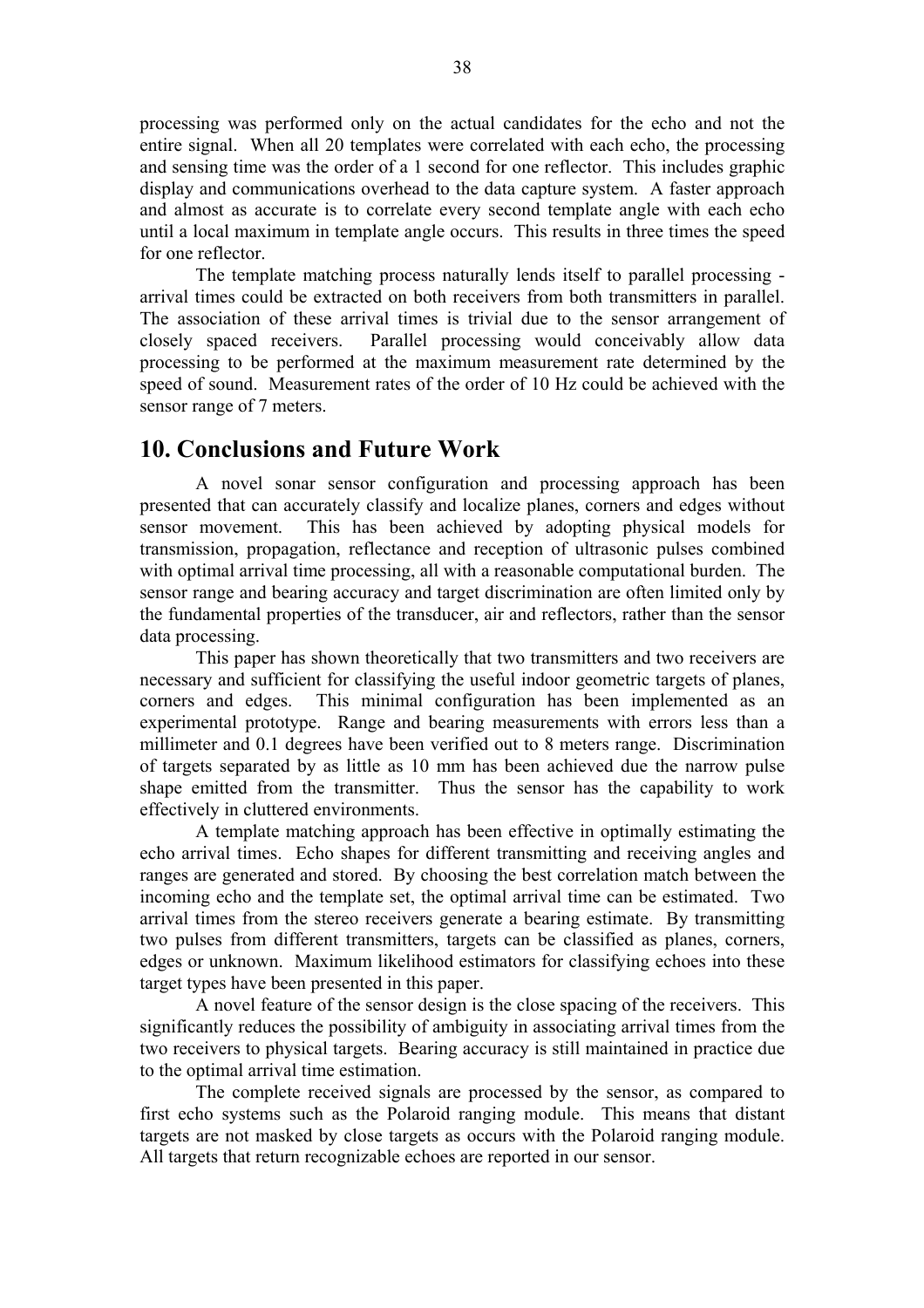Improvements to the sensor are now discussed. The template set can be extended beyond the  $20^{\circ}$  maximum applied in this paper, for better results at close ranges. The approximation of equal transmitter and receiver angles in the template set could also be improved by calculating the transmitter angle for each receiver angle in the template set at close ranges.

Extensions have been presented to allow future three dimensional target classification. A useful modification to the sensor is to employ a three dimensional vector receiver in place of the two dimensional vector receiver presented in the paper. This will allow the rejection of phantom targets due to the pulse propagation not in the horizontal plane. For example, reflections from the intersection of a floor and wall could be recognized as not in the horizontal plane of the sensor. The two dimensional sensor presented here falsely recognizes this reflector as a second plane beyond the wall.

The problem of multiple reflections (apart from single corners) has not been addressed in this paper and is a fundamental limitation of all sonar systems. For example, for an edge to be classified and localized incorrectly by the sensor both transmitters need to produce the same multiple reflection effect which is unlikely in practice. Reflectors illuminated by the pulse first bouncing off a plane and back via the same plane are more easily incorrectly localized. These errors appear indistinguishable to the sensor from real targets at the virtual image location. The errors must be rejected by higher level reasoning and different sensor viewpoints that avoid the intervening plane.

The next stage of research is the incorporation of these sensors into a working mobile robot for experiments in localization and map building. With the high accuracy and reliable target classification of the sensors we hope to achieve autonomous robot localization with sonar in unknown indoor environments. By classifying targets when sensed, rather than by merging multiple views as with single transducer systems, the sensor provides significant advantages in associating targets for map merging and localization tasks. The high bearing and range accuracy also reduces the possibility of incorrect measurement association and of course improves map and localization accuracy.

More complex object recognition and docking tasks can be attempted, such as finding doorways and battery recharging ports. Adaptations of the sensor are also envisaged for obstacle avoidance tasks. For example, a single transmitter and three receivers could produce range, azimuth and elevation of target without geometric classification.

Due to our ability to predict accurately the pulse shape as it propagates, it is conceivable that a high repetition pulse rate sonar system could be developed where incoming pulses can be associated with the firing cycle from their shape and amplitude. Thus pulse rates higher than that dictated by the transmit receive delay may be then possible.

# **References**

- Barshan, B. and Kuc, R. 1990. "Differentiating sonar reflections from corners and planes by employing an intelligent sensor", IEEE PAMI, Vol 12, No 6, pp 560-569.
- Borenstein, J. and Koren, Y. 1988 (April). "Obstacle avoidance with ultrasonic sensors", IEEE Journal Robotics and Automation, , pp 213-218.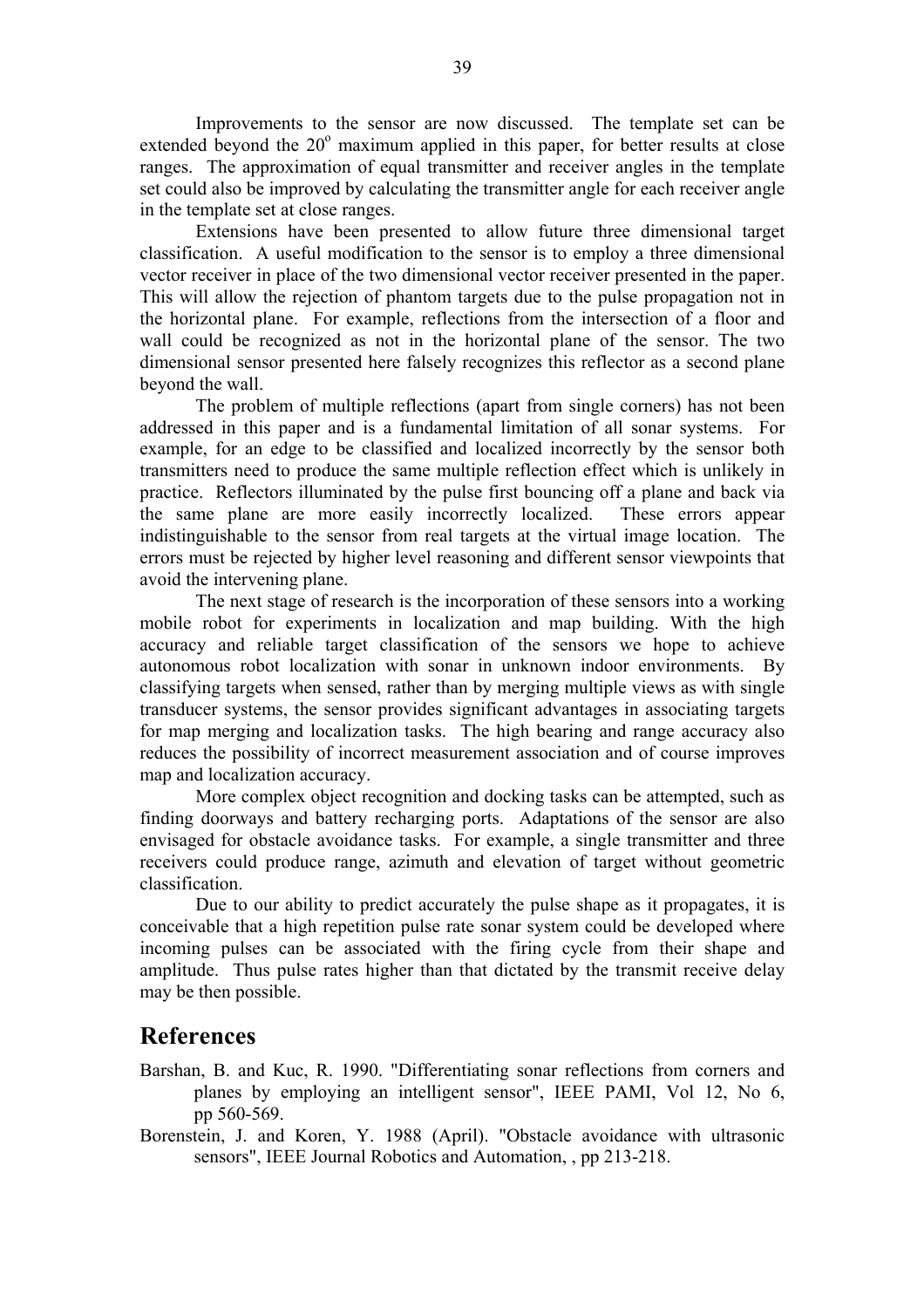- Bozma, O. and Kuc, R. 1991. "Characterizing pulses reflected from rough surfaces using ultrasound", The Journal of the Acoustical Society of America, Vol 89, No 6, pp 2519-2531.
- Bozma, O. and Kuc, R. 1991a. "Building a sonar map in a specular environment using a single mobile sensor" IEEE PAMI Vol 13 No. 12, pp. 1260-1269.
- Brown, M. K. 1985 (Dec.). "Feature extraction techniques for recognizing solid objects with an ultrasonic sensor", IEEE Journal Robotics and Automation, pp. 191-205.
- Crowley, J. L. 1985 (March). "Navigation for an intelligent mobile robot", IEEE Journal Robotics and Automation, , pp. 31-41.
- Elfes, A. 1987. "Sonar-based real world mapping and navigation", IEEE Trans Robotics and Automation, pp. 249-265.
- Hong, M. L. and Kleeman, L. 1992 (May). "Analysis of ultrasonic differentiation of three dimensional corners, edges and planes", IEEE International Conference on Robotics and Automation, Nice, France pp 580-584.
- Iijima, J. and Yuta, S. 1992. "Searching unknown 2-D environment by a mobile robot with a range sensor", Computers Elect. Engineering Vol 18 No 1 pp 83-98.
- Kuc, R. 1988. *Introduction to Digital Signal Processing*, New York: McGraw-Hill.
- Kuc, R. 1990 (July). "A spatial sampling criterion for sonar obstacle detection", IEEE Trans Pattern Analysis and Machine Intelligence, Vol 12, pp. 686-690.
- Kuc, R. and Siegel, M. W. 1987 (Nov.). "Physically based simulation model for acoustic sensor robot navigation", IEEE PAMI, Vol 9, No 6, pp 766-778.
- Larsen, R. J. and Marx, M. L. 1985. *An Introduction to Probability and its Applications*, Englewood Cliffs: Prentice-Hall.
- Leonard, J. F. and Durrant-Whyte, H. F. 1991. "Mobile robot localization by tracking geometric beacons", IEEE Transactions Robotics and Automation Vol. 7 No 3, pp 376-382.
- Manyika, J. M. and Durrant-Whyte, H. F. 1993 (May). "A tracking sonar sensor for vehicle guidance", Proceedings IEEE Robotics and Automation Conference, Atlanta Georgia, pp. 424-429.
- McKerrow, P. J. 1993 (Feb.). "Echolocation from range to outline segments", Proceedings Intelligent Autonomous Systems-3, Pittsburgh, pp. 238-247.
- Moravec, H. P. and Elfes, A. 1985. "High resolution maps from wide angle sonar", Proceedings IEEE Robotics and Automation Conference, pp. 116-121.
- Munro, W. S. H. *et al* 1989. "An ultrasonic vehicle guidance system", Proceedings of IROS 89, Tsukuba Japan, pp.224-227.
- Nagashima, Y. and Yuta, S. 1992 (July). "Ultrasonic sensing for a mobile robot to recognize an environment - measuring the normal direction of walls", Proceedings of IROS 92, Raleigh NC, pp. 805-812.
- Papoulis, A. 1984. *Probability, Random Variables, and Stochastic Processes*, 2nd edition New York: McGraw-Hill Book Company.
- Peremans, H., Audenaert, K. and Van Campenhout, J. M. 1993. "A high-resolution sensor based on tri-aural perception", IEEE Trans on Robotics and Automation, Vol 9, No 1, pp. 36-48.
- Polaroid Corporation 1982. *Ultrasonic Range Finders*.
- Polaroid Corporation 1987. *Data sheet for Series 7000 transducer*, Ultrasonic components group, 119 Windsor St, Cambridge MA 02139 USA..
- Press, W. H. *et al* 1990. *Numerical Recipes in C, the Art of Scientific Computing*, Cambridge NY: Cambridge Uni Press.